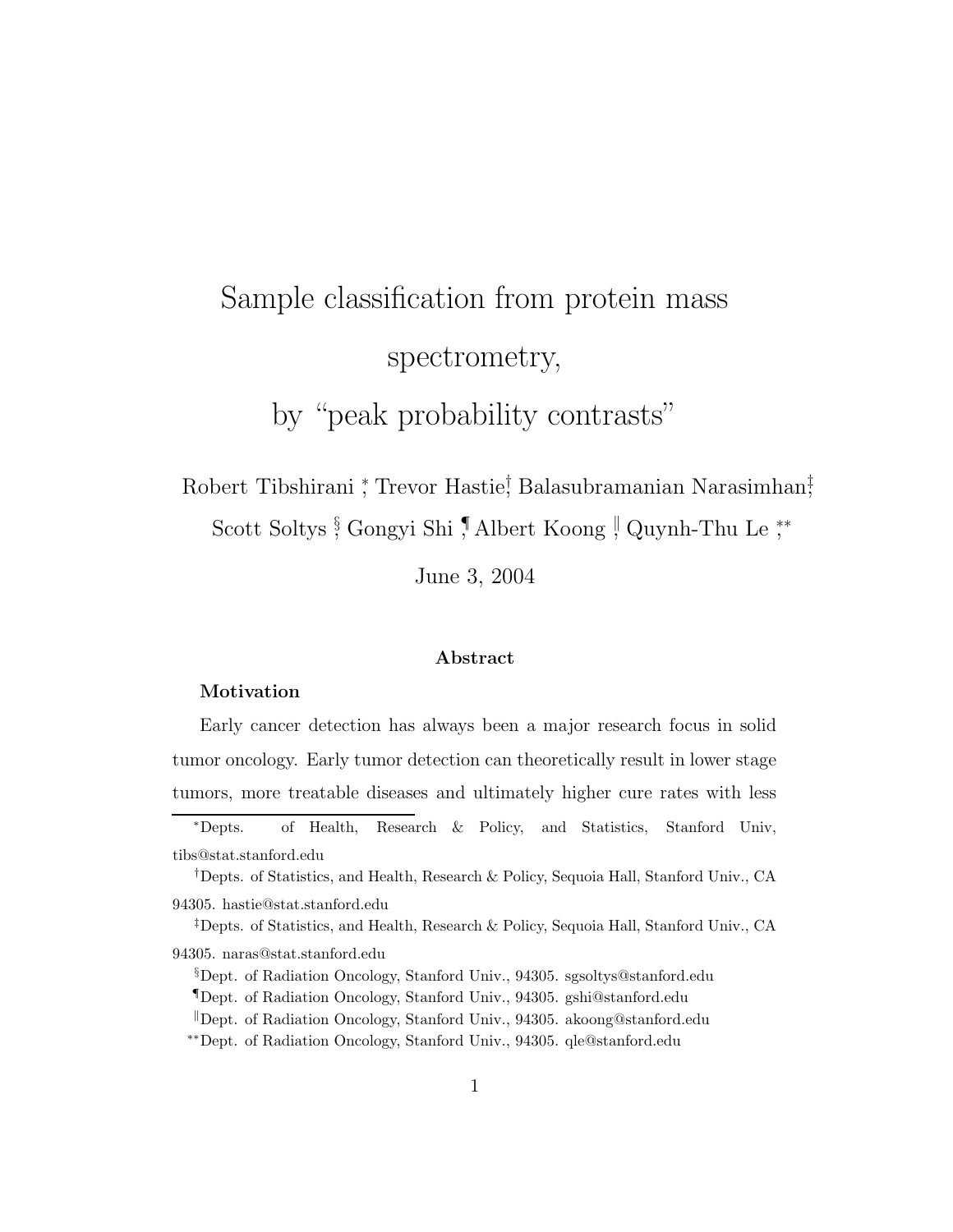treatment-related morbidities. Protein mass spectrometry is a potentially powerful tool for early cancer detection.

We propose a novel method for sample classification from protein mass spectrometry data. When applied to spectra from both diseased and healthy patients, the "peak probability contrast" technique provides a list of all common peaks among the spectra, their statistical significance, and their relative importance in discriminating between the two groups. We illustrate the method on Matrix-assisted laser desorption and ionization (MALDI) mass spectrometry data from a study of ovarian cancers.

#### Results

Compared to other statistical approaches for class prediction, the peak probability contrast method performs as well or better than several methods that require the full spectra, rather than just labeled peaks. It is also much more interpretable biologically. The peak probability contrast (PPC) method is a potentially useful tool for sample classification from protein mass spectrometry data.

Contact: tibs@stanford.edu

# 1 Introduction

Early cancer detection has always been a major research focus in solid tumor oncology. Early tumor detection can theoretically result in lower stage tumors, more treatable diseases and ultimately higher cure rates with less treatment-related morbidities. Many screening approaches have therefore been studied in solid cancers. Established screening tools for the early de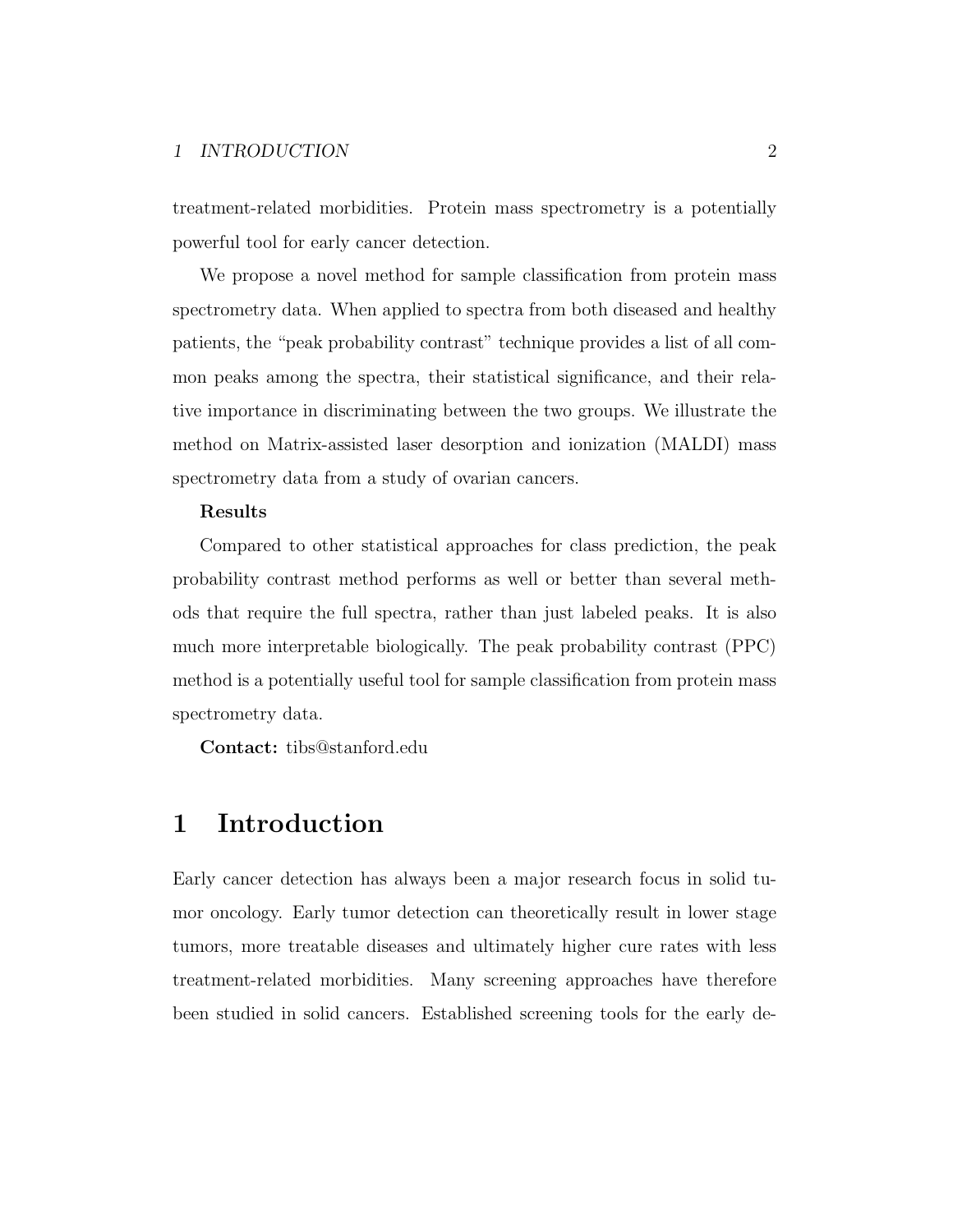tection of cancer include mammography for breast cancer, colonoscopy for colorectal cancer, PSA test for prostate cancer, and pap smear for cervix cancer (Smith et al. 2003). Imaging techniques such as chest X-ray and spiral computed tomography are also used, but are limited to a tumor size detection limit of  $0.5$ -1.0cm (representing close to  $10^9$  cells) (Swenson et al. 2002).

Several serum markers have been identified through the years but, with a few exceptions such as prostate specific antigen (PSA) for prostate cancers and alpha fetal protein (AFP) for hepatocellular carcinomas, most have failed general integration into general clinical practice (Hansen & Pedersen 1986). Therefore, it is important to identify and to interpret new methods that provide sensitive and reliable diagnostic markers for solid cancers.

Recent advancements in proteomics have yielded novel and promising techniques to aid in biomarker identification (Hanash (2003), Petricoin et al. (2002a)). One such advancement is the development of protein mass spectrometry and the ability to analyze complex samples using this technique. SELDI-TOF (Surface Enhanced Laser Desorption/Ionization Time of Flight) and MALDI (Matrix-assisted laser desorption and ionization) mass spectrometry are the two most popular approaches presently employed for detecting quantitative or qualitative changes in circulating serum or plasma proteins in relation to a pathological state such as the presence of a solid tumor. Both represent high throughput and highly sensitive proteomic approaches that allows protein expression profiling of large sample sets (Hutchens & Yip (1993), Merchant & Weinberger (2000)). Briefly, in SELDI, proteins of interest from biologically complex samples bind selectively to chemically modified affinity surfaces, with non-specifically bound impurities washed away. The retained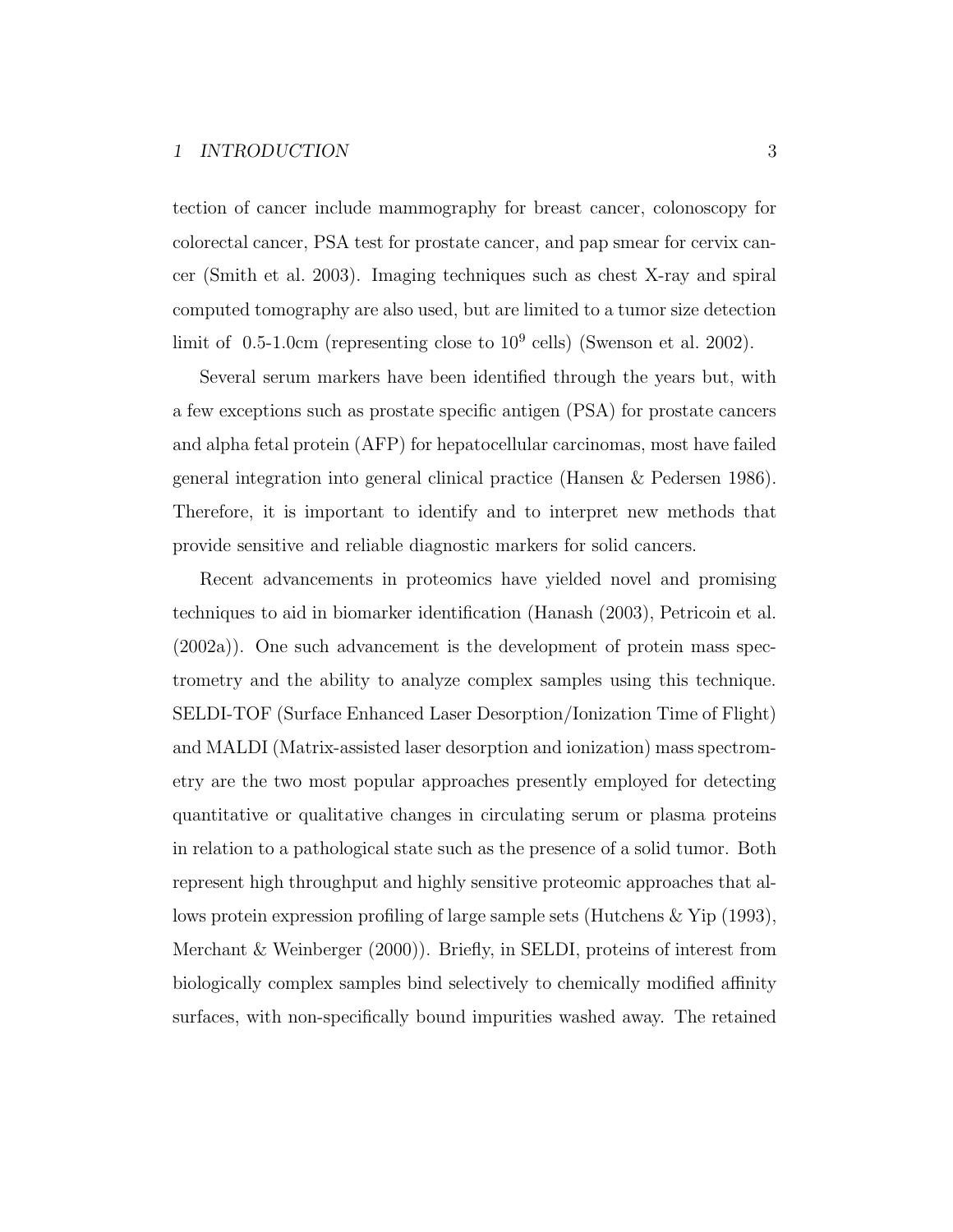sample is complexed with an energy-absorbing molecule, and analyzed by laser desorption/ionization time-of-flight mass spectrometry, producing spectra of mass/charge ratio  $(m/z)$ .

MALDI is similar to SELDI except that it does not have the preselection or enrichment steps for certain proteins in the sample mixture by allowing fractionation based on prebinding to different surfaces or chemical coatings. In MALDI, the samples are mixed with a crystal forming matrix, placed on an inert metal target, and subjected to a pulsed laser beam to produce gas phase ions that traverse a field-free flight tube and then are separated by mass/charge ratio. There are theoretical advantages and disadvantages for each of these two approaches; however both have been applied to cancer detection in solid tumors with reported high sensitivity and specificity using a variety of statistical analyses (Petricoin et al. (2002b), Li et al. (2002), Qu et al. (2002), Rai et al. (2002), Adam et al. (2003), Yasui et al. (2003) and Wu et al. (2003)).

In this paper we propose a novel algorithm for pattern classification from protein spectra, and compare it to several other existing techniques. We primarily focus on the comparison of two diagnostic classes (e.g. healthy versus cancer), although our method can be generalized to more than two classes (details are given in the Appendix).

Since are there are many possible approaches to this problem, it is important to discuss the desiderata for such a procedure:

1. It should focus on clearly detectable peaks in the spectra, at least for the initial analysis. While there may well be discriminative information in other parts of the spectra, peaks are more likely to represent isolatable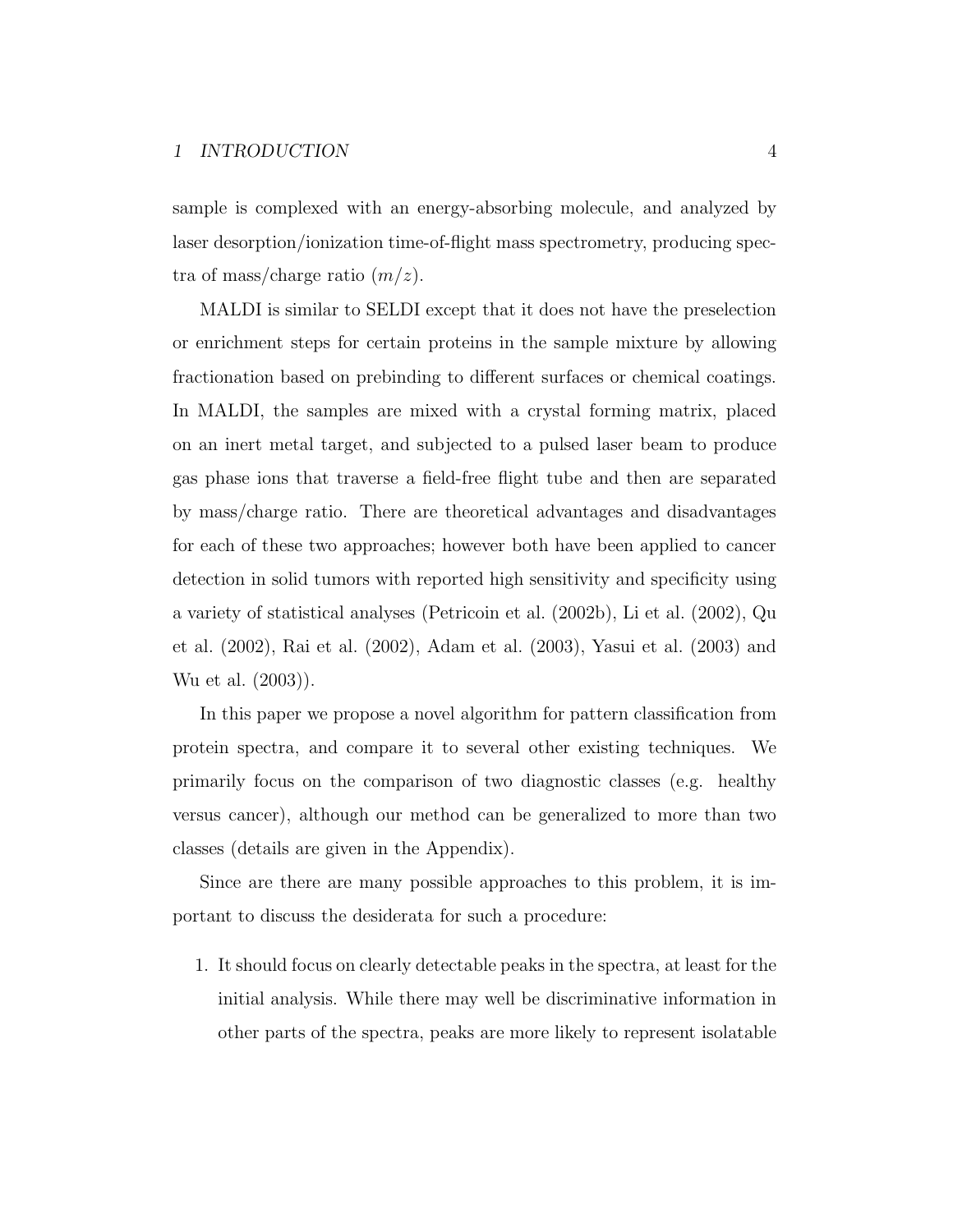proteins, protein fragments or peptides

- 2. The method should account for the variation in the  $m/z$  location and heights of the same biological peak in different spectra. The source of this variation may be biological or technical (i.e. due to properties of the mass spectrometer).
- 3. It should give some measure of discriminatory power for all peaks.
- 4. If possible, the sample classification rule should use the peak information in a relatively simple way and provide a method for filtering out the less significant peaks.

Point 3 can be important in the following scenario: suppose that other researchers, studying the same disease, find a potentially important peak at a certain m/z value. You would want to be able to assess the importance of that peak (or a nearby peak) in your data, and hence need an evaluation of all peaks found in your data.

# 2 Methods

#### 2.1 Sample description

The ovarian cancer dataset was analyzed in Wu et al. (2003), and was provided by the authors. It consists of MALDI-MS spectra generated from a Micromass MALDI-R instrument on pre-treatment serum samples of 89 subjects, consisting of 42 non-cancer controls and 47 ovarian cancer patients.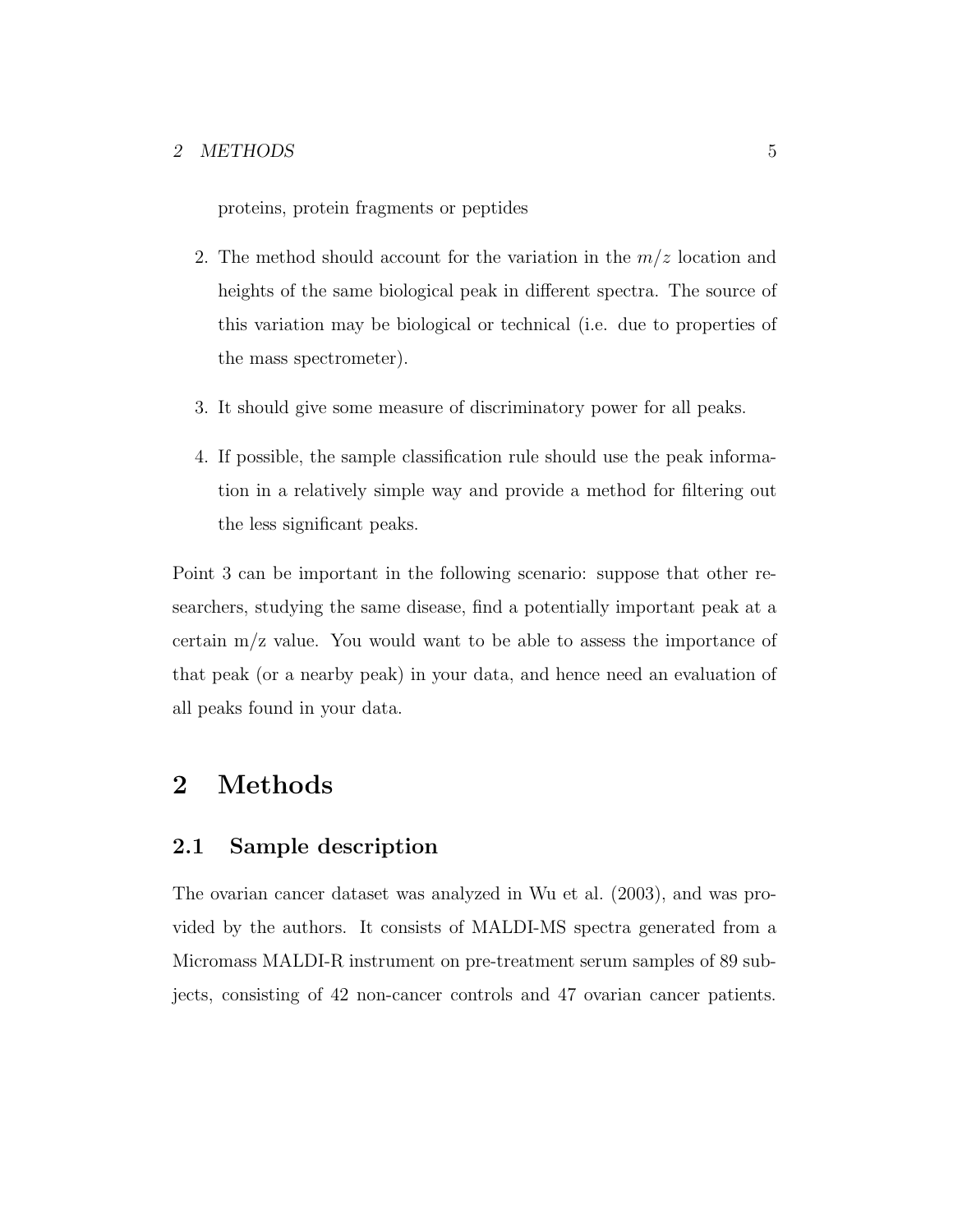

Figure 1: Results of PPC method on the ovarian cancer example. Each panel shows a histogram of peak heights in the training set at one site  $(m/z)$  value in black type in top right corner), for healthy patients (green) and cancer patients (blue). Figure 2 gives details of the format. The peaks are ordered from strongest to weakest, as measured by the difference in proportions (red type), starting in the top left corner and moving down the left column. Only the top 30 peaks are shown, out of a total of 192 peak sites.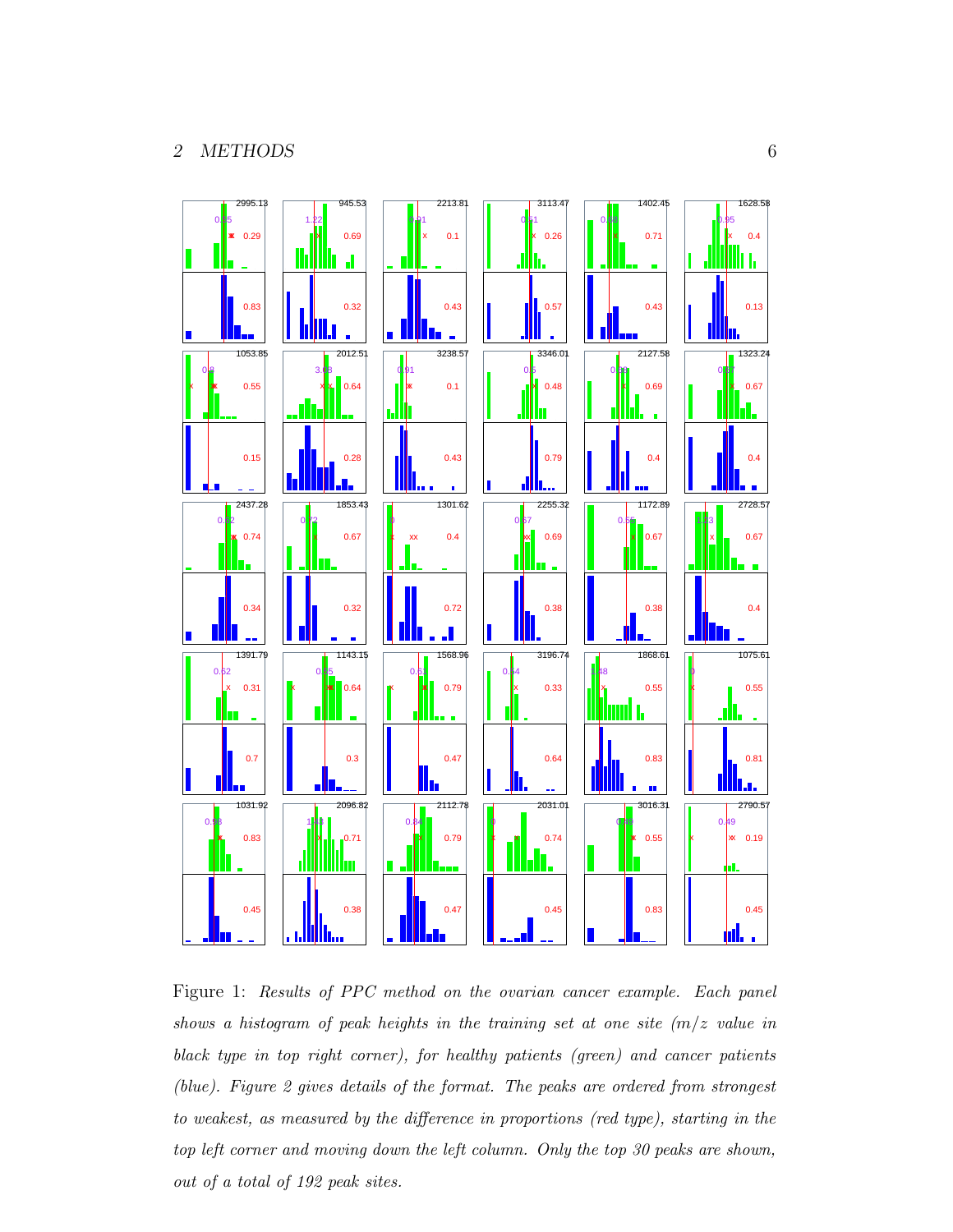#### 2 METHODS 7



Figure 2: Exploded view of the top left panel of figure 1, with a legend detailing the format. The vertical line shows the estimated optimal height split point The proportions of samples in each class having peaks higher than the split point are indicated. The "x"s indicate the horizontal positions of split points that achieve a difference in proportion within 10% of the best at that site.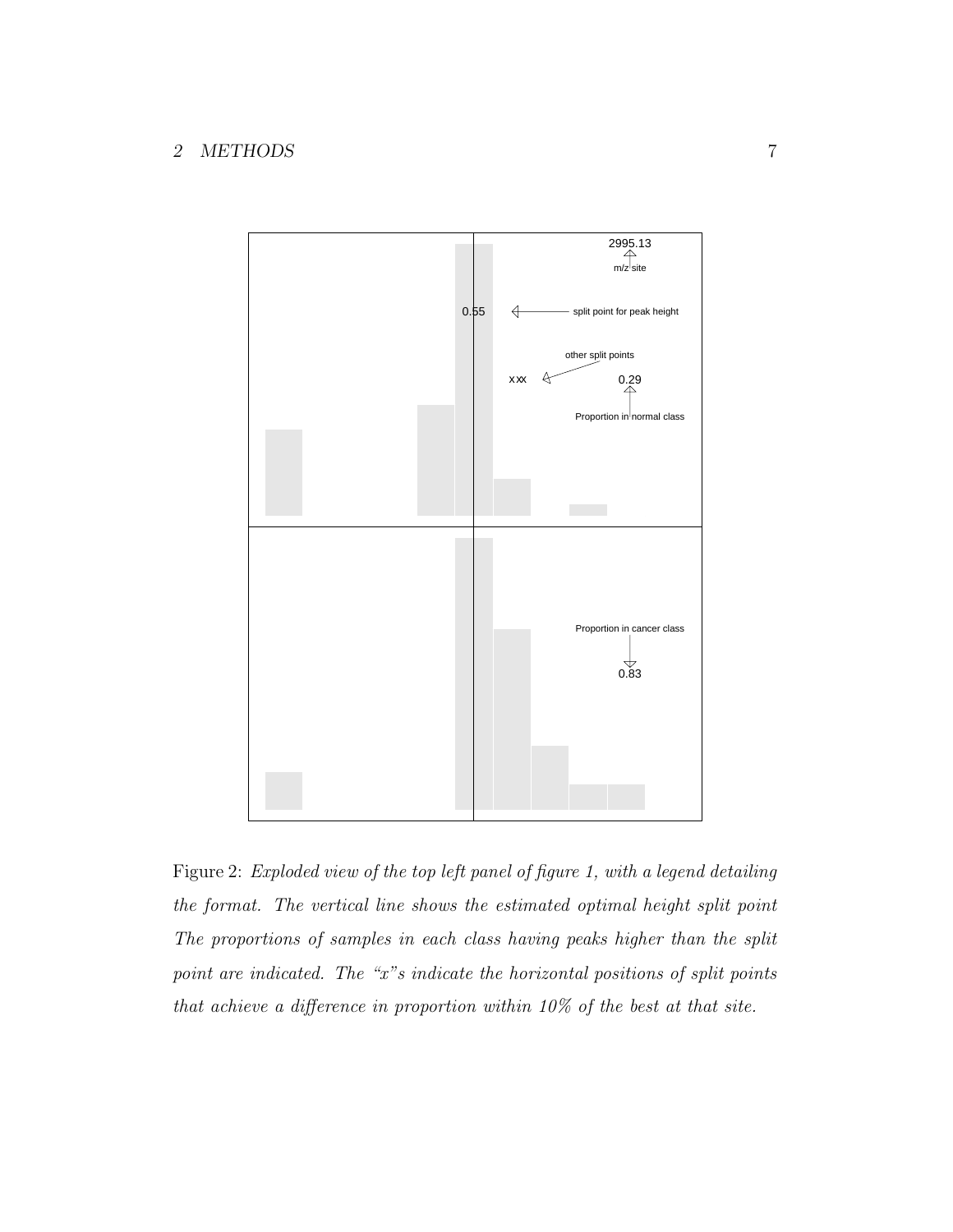The MS spectra are measured at 91,360 sites, spaced 0.019 Da apart and extending from 800 to 3500 Da. Following Wu et al. (2003) we log-transformed the intensities and then did a baseline subtraction using a "loess" smoother with span of  $1000/91360$ . Finally, we normalized each spectrum by a linear transformation that mapped the 10th and 90th percentiles to 0 and 1 respectively.

A flowchart of the peak probability contrast (PPC) procedure is shown in Figure 3. We now describe the individual steps in detail.

## 2.2 (a) Peak extraction

We begin with the raw MALDI spectra. In some systems, the spectrometry software provides a list of labelled peaks. These were not available for our data, so, we developed a simple peak-finding procedure based on the ideas of Yasui et al. (2003). It looks for sites  $(m/z$  values) whose intensity is higher than that at the  $\pm s$  sites surrounding it, and higher than the estimated average background at that site; here we used the value  $s = 100$ .

First we smoothed the raw spectra, as illustrated in Figure 6. For this we used a "supersmoother" with a span of .002. This step would normally only be carried out for MALDI data, and not SELDI data. It has the effect of smoothing over the isotopic envelop that is present in MALDI data, which is helpful for the purposes of finding peak locations. However after determining the peak locations that are important for sample classification, one should examine the raw spectra to determine the actual width and location of the primary peak in each envelop. Alternatively, one could apply a de-isotoping method to extract the primary peak from each envelop and eliminate the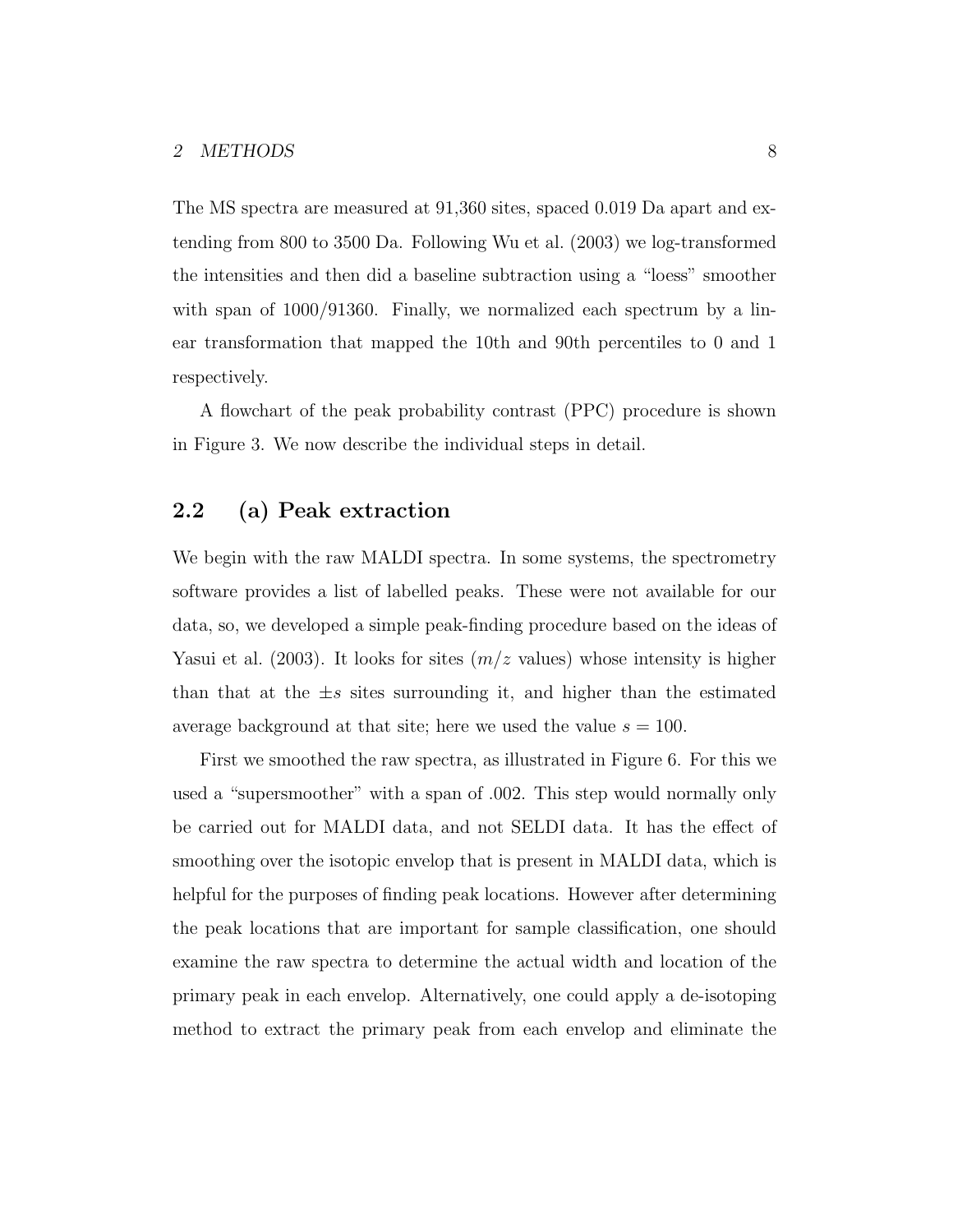#### 2 METHODS 9



Figure 3: Flow chart of PPC analysis.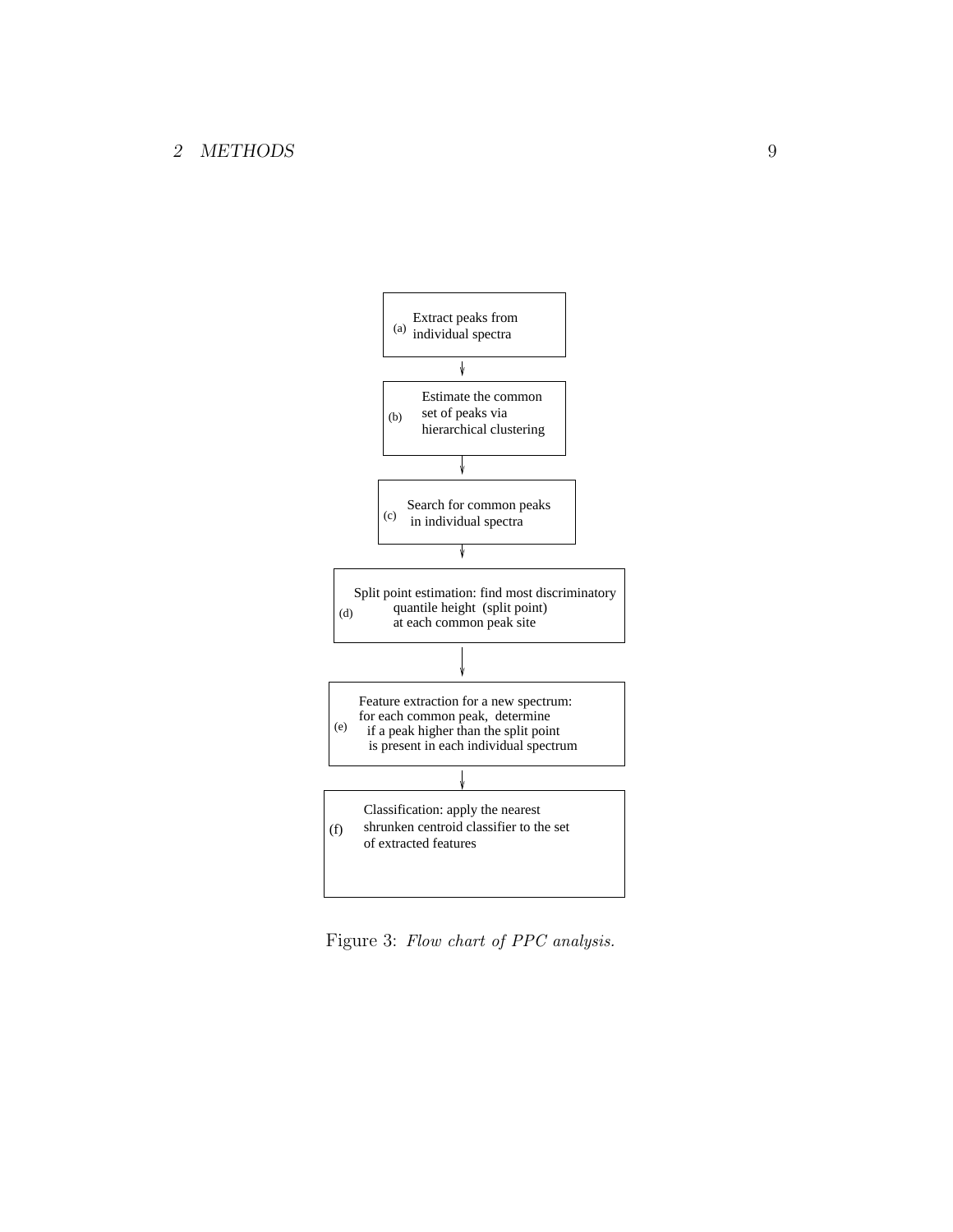secondary ones. The output of a de-isotoping peak finder can be fed directly into our procedure.

We estimated that in the smoothed spectra, that peak widths were approximately 0.5% of the corresponding  $m/z$  value. Hence we log-transformed the  $m/z$  values so that the peak widths were approximately constant over the entire range. This produced a roughly constant peak width of 0.005. This same approach and peak width has been used by other authors, e.g Yasui et al. (2003). Visual examination of the individual spectra showed that this peak width was fairly reasonable for these data. By log-transforming the data, the peak widths are approximately constant across the  $m/z$  range and this facilitates application of a clustering procedure, described next. In general, the peak width is an important adjustable parameter in our procedure. The data analyst should trying varying it, and examine the results both visually and in terms of the cross-validated misclassification (described later). In the ovarian cancer example in this paper, smaller widths such as 0.25% resulted in slightly higher error rates.

In some cases, two peaks within 0.5% are found in the same spectra, and these are combined. Note that any peak finding method can be used to provide peaks for the PPC procedure. The one we have used is crude, and a more refined peak-finder could yield improved classification results.

### 2.3 (b) Peak alignment via clustering

To align peaks from the set of spectra, we applied complete linkage hierarchical clustering to the collection of all 14,067 peaks from the individual spectra. The clustering here is somewhat novel: it is one dimensional, using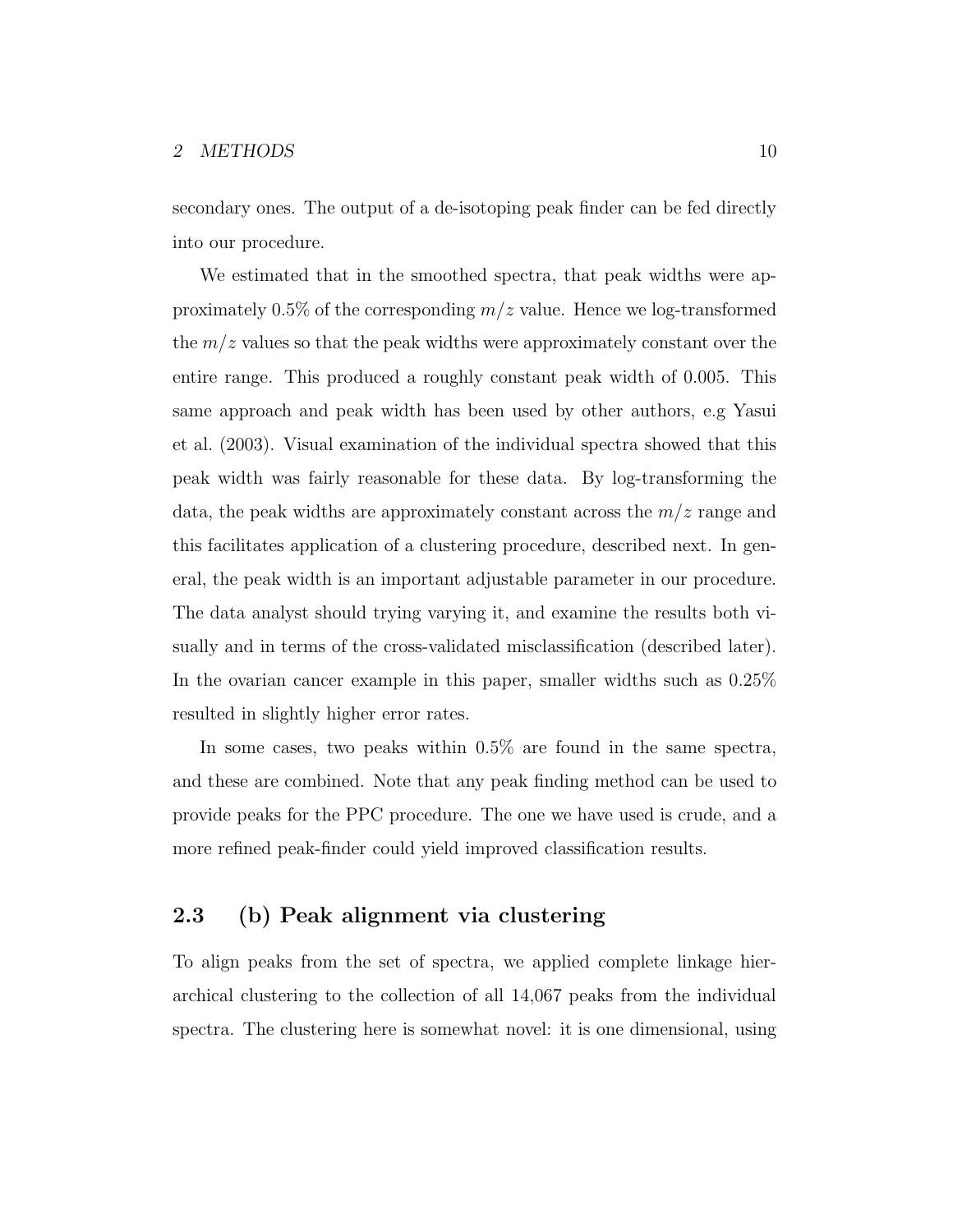the distance along the  $\log m/z$  axis. This is depicted in Figure 4.

The idea is that tight clusters should represent the same biological peak that has been horizontally shifted in different spectra. We then extract the centroid (mean position) of each cluster, to represent the "consensus" position for that peak across all spectra,

Since this clustering can be performed very quickly, a special routine was written for this purpose. Cutting off the dendrogram at height 0.005 produced 192 clusters with corresponding cluster centers taken as the midpoints between the ranges of the cluster. Since complete linkage was used, we are guaranteed that every peak in the cluster is at most 0.005 from any other peak in that same cluster.

## 2.4 (c) Search for common peaks in individual spectra

Given the list of common peaks from clustering in step (b), we go back to the individual spectra and record whether each spectrum exhibits each of these common peaks. A peak in the individual spectra is deemed to one of the common peaks if its center lies within log(.005) of estimated center position of the common peak. If it is present, the height of the individual peak in the spectrum is also recorded.

#### 2.5 (d) Split point estimation for each peak

From the previous steps, we have spectrum peak heights  $y_{ij}$ , for observations  $j = 1, 2, \ldots n$  and sites  $i = 1, 2, \ldots m$ . These are the centroids from a hierarchical clustering of all of individual spectra peaks. If there is no peak at site i, we take  $y_{ij} = 0$ . In this step we cut the peak height at some quantile,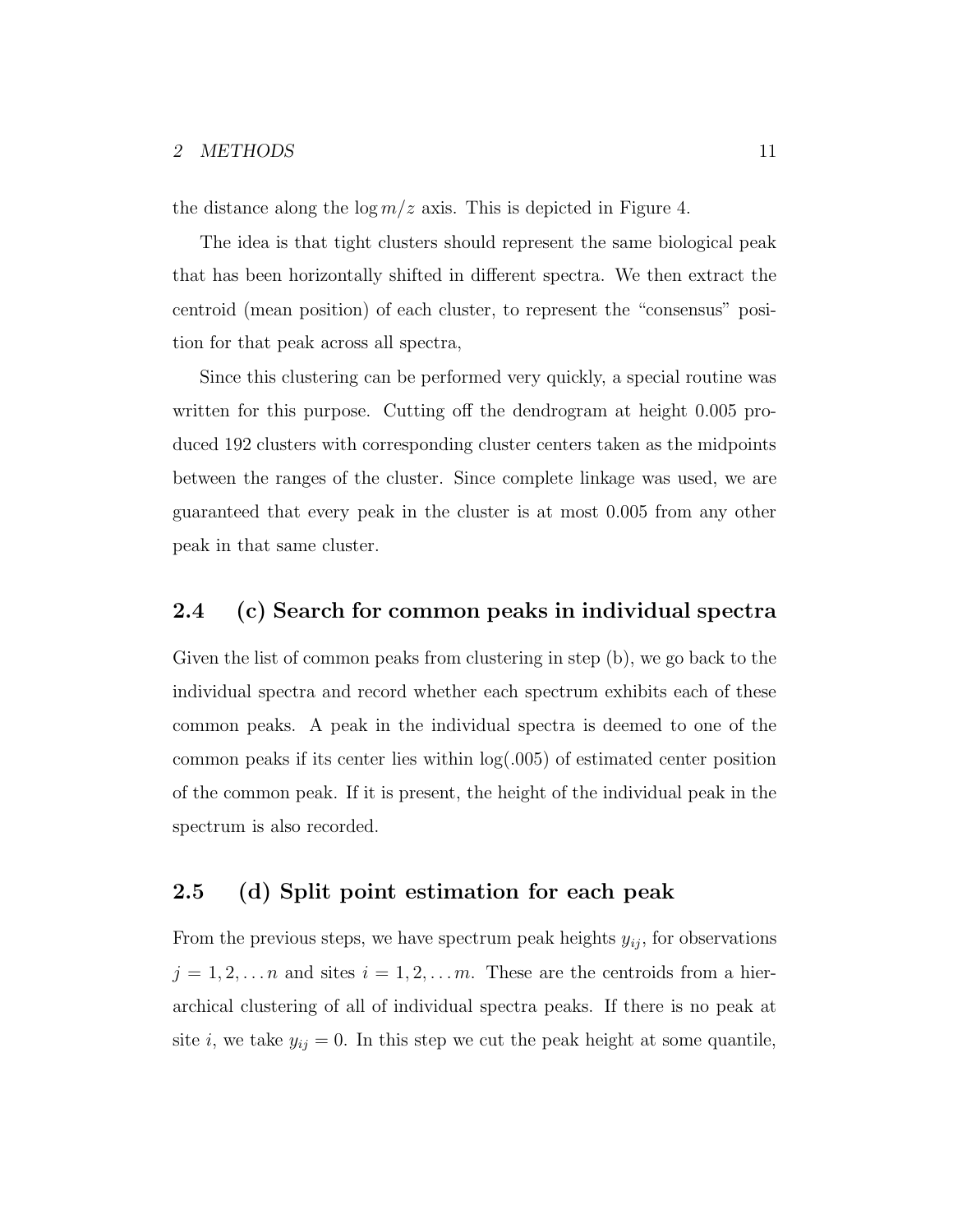

Figure 4: Illustration of hierarchical clustering for peak alignment and clustering. The points marked "x"' represent the positions of extracted peaks from the individual spectra. Complete linkage hierarchical clustering is applied to the peak positions along the  $log(m/z)$  axis, and the resulting dendrogram (clustering tree) is cut at height  $log(0.005)$ . In this simple illustrative example, this process produced four clusters with associated centroids indicated by a "c".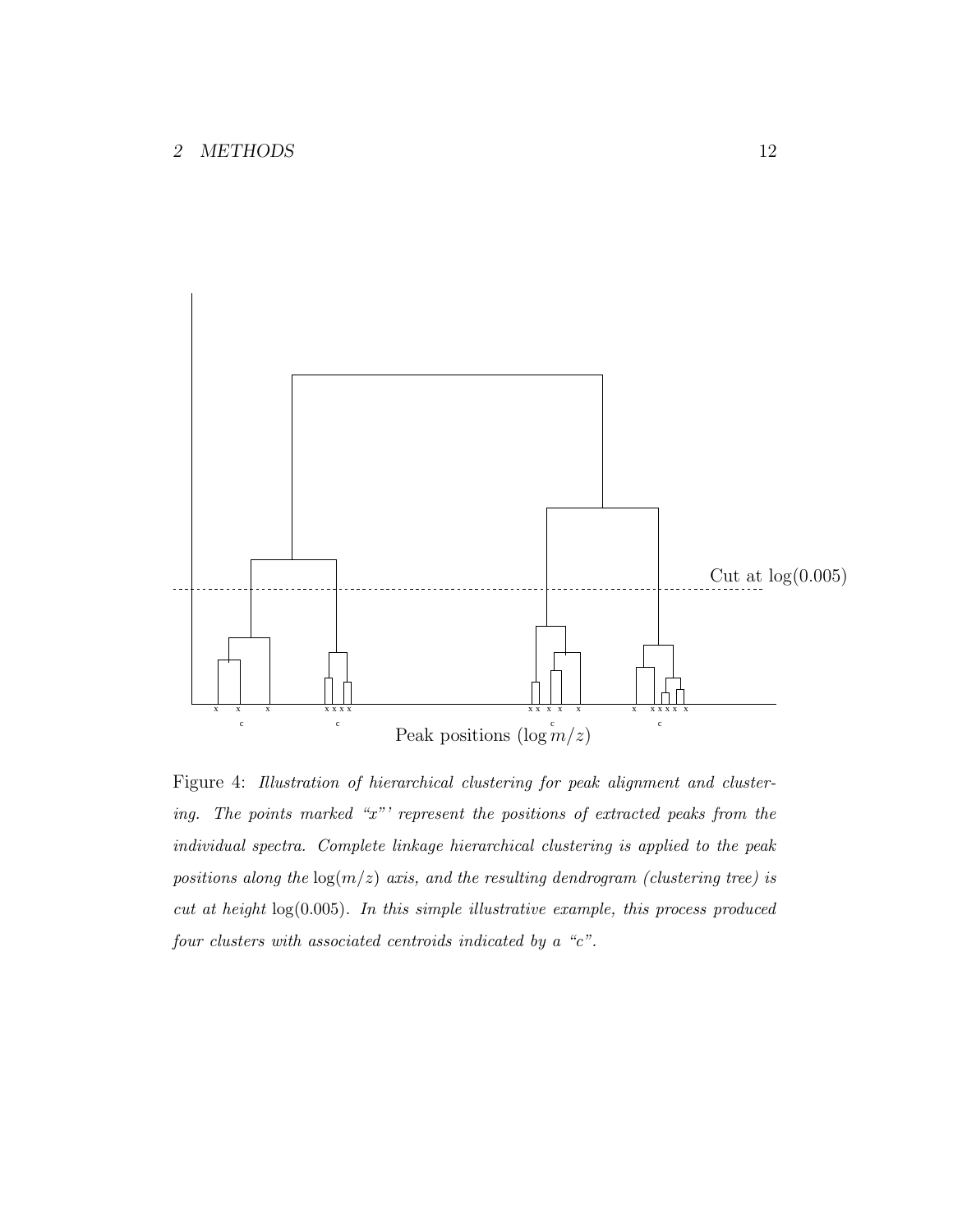in such a way as to maximally discriminate between the healthy and normal samples in the training set. Basing the splits on the quantiles of all heights at a peak position, rather than absolute peak heights, is important: it accounts for the fact that peaks heights can vary greatly across the  $m/z$  range. Here are the details:

- Let  $q(\alpha, i)$  be the  $\alpha$  quantile of the peaks  $y_{ij}$  at site *i*.
- Given two groups  $G_1, G_2$  of size  $n_1, n_2$ , let  $p_{ik}(\alpha)$  be the proportion of spectra in group k with a peak at site i larger than  $q(\alpha, i)$ :

$$
p_{ik}(\alpha) = \sum_{j \in G_k} I[y_{ij} > q(\alpha, i)]/n_k, \ k = 1, 2
$$

Where  $I[\cdot]$  is the indicator function, equally one if the event is true and zero otherwise.

• Choose  $\hat{\alpha}(i)$  to maximize  $|p_{i2}(\alpha) - p_{i1}(\alpha)|$  and set  $\hat{p}_{ik} = p_{ik}(\hat{\alpha}(i)).$ 

This process produced the cutpoints (red vertical lines) and class probabilities  $\hat{p}_{ik}$  shown in Figure 1. The panels in the Figure are arranged in decreasing strength, that is, decreasing value of  $|\hat{p}_{i2} - \hat{p}_{i1}|$ . These histograms are informative in themselves. For some sites (e.g at 1301.62 in the third leftmost column), the cutpoint divides height=0 from the rest. That is, it indicates that the presence or absence of the peak is what's important. At other sites (e.g. 2995.1 in the top left corner), the proportion of peaks above a certain height (0.55) is important for classification ability.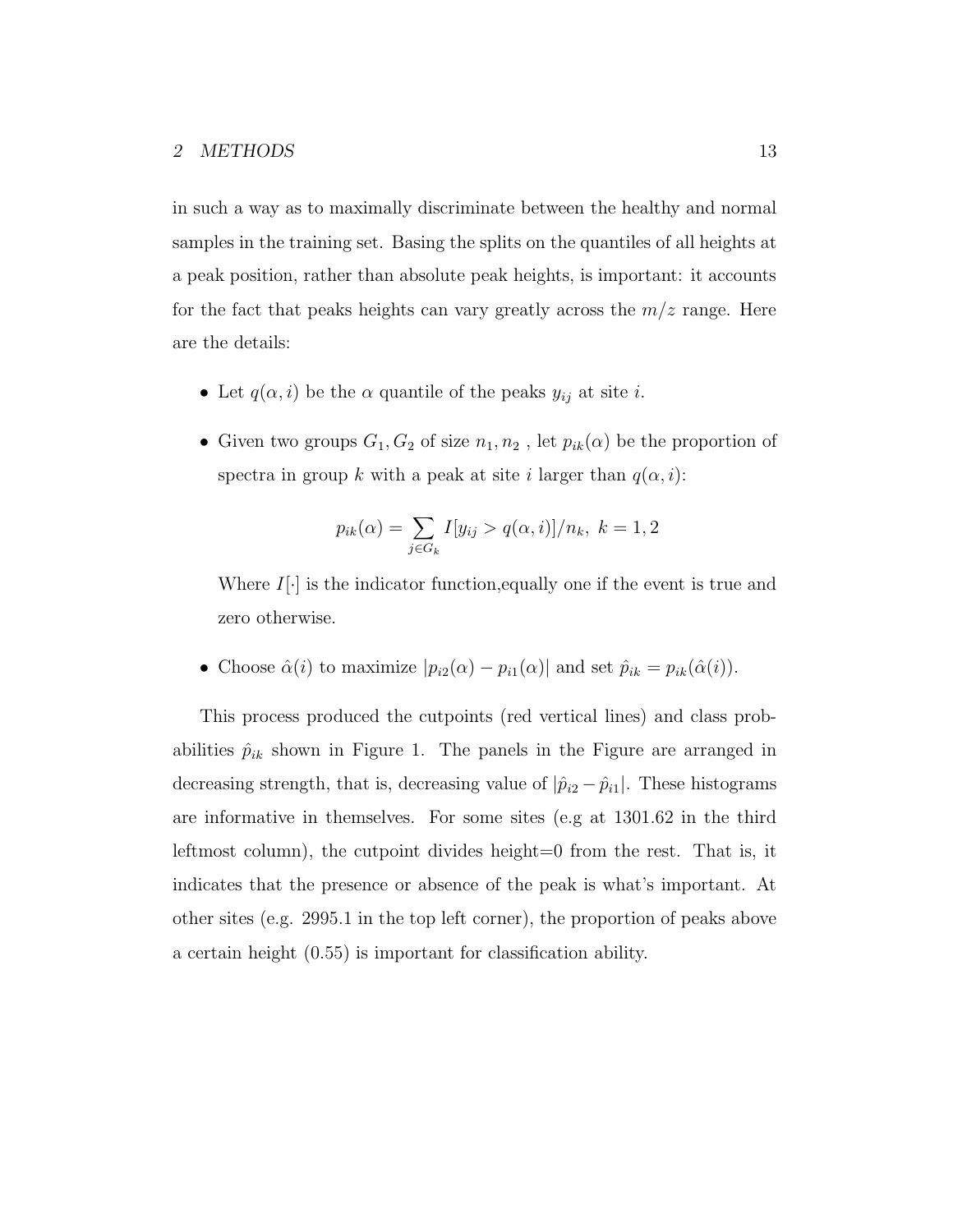#### 2.6 (e) Feature extraction for a new spectrum

From the previous steps we have a set of common peaks, and an optimal discriminating split point for the height of each peak. To do class prediction for a new spectrum, we first construct a vector of binary features for that spectrum, one for each of the common peaks. Each feature equals one if a peak with height greater than the split point is found in the new spectrum, and zero otherwise. As before, a peak is considered to correspond to a common peak if its center lies within log .005 of the position of the common peak. In Figure 1, the first feature will equal 1 if the new spectrum contains a peak at 2995.12 higher than 0.55,, the second feature will equal 1 if the new spectrum contains a peak at 1053.85 higher than 0.80, and so on.

#### 2.7 (f) Class prediction via nearest shrunken centroids

Here we show how to use the peak proportions  $\hat{p}_{ik}$  to classify a new spectrum into class 1 (healthy) or class 2(diseased). Given a spectrum from a new patient with peak heights  $y_1^*, y_2^*, \ldots, y_p^*$ \*, let  $z_i^* = I[y_i^* > q(\hat{\alpha}(i), i)]$ . This is the binary feature vector from step (e), with a component equal to one if the spectrum has a peak above the cutpoint height at that site, and zero otherwise. We can then compare this binary profile to each of the probability centroid vectors  $(\hat{p}_{11}, \hat{p}_{21}, \dots, \hat{p}_{m1})$  and  $(\hat{p}_{12}, \hat{p}_{22}, \dots, \hat{p}_{m2})$  and predict to the class that is closest in overall squared distance (or some other metric)<sup>1</sup>. This is a kind of "nearest centroid" classification. However to select sites and potentially improve the prediction performance, we also consider shrinkage

 $1$ Our software also allows the use of absolute distance or binomial log-likelihood distance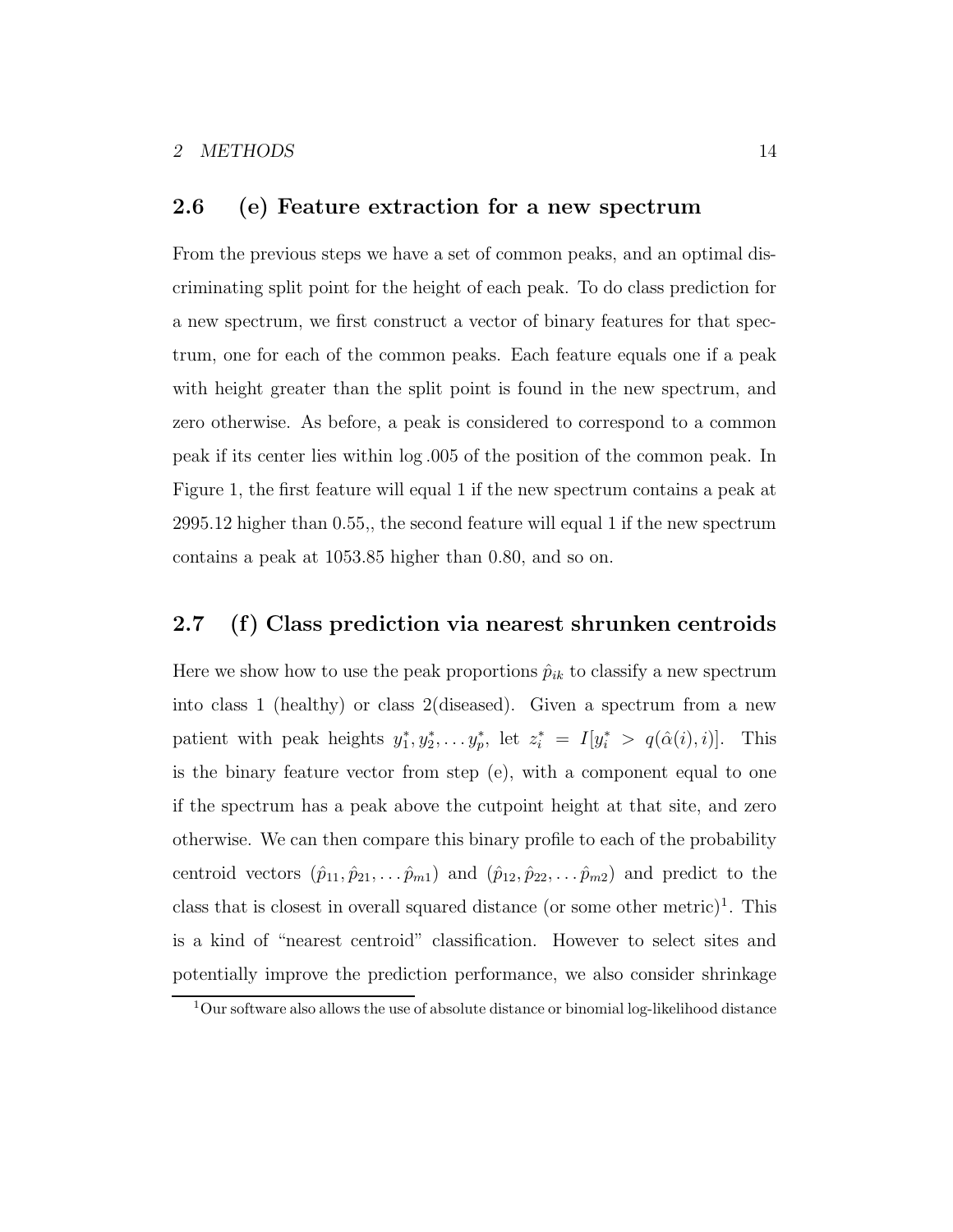of each pair of probabilities  $\hat{p}_{i1}, \hat{p}_{i2}$  towards their average.

Figure 5 shows a hypothetical example of nearest shrunken centroid classification in action.

Before giving details, the method is illustrated by the example shown in Table 1 (details in table caption).

Here are the details. Let  $s(t, \Delta) = \text{sign}(t)(|t| - \Delta)_+,$  the "soft-threshold" function. Here " $+$ " means positive part. The soft-threshold function translates the value t towards zero by the amount  $\Delta$ , setting it to zero if  $|t| \leq \Delta$ . For example if  $\Delta = 0.5$ , then  $s(1.2, \Delta) = 0.7$ ,  $s(-1.2, \Delta) = -0.7$ ,  $s(.3, \Delta) =$ 0.0. Then we set  $\tilde{p}_{ik} = \bar{p}_i + s(\hat{p}_{ik} - \bar{p}_i, \Delta)$ , with  $\bar{p}_i = (\hat{p}_{i1} + \hat{p}_{i2})/2$ .

The parameter  $\Delta$  is chosen by tenfold cross-validation. That is, we divide the samples into 10 approximately equal sized parts. For each fixed value of  $\Delta$  we train the PPC algorithm on 9 parts of the data and then compute the error rate in predicting the class labels of the samples in the tenth part. This is done for each of the ten parts in turn, and the error rates added to give, the cross-validation error estimate for the value  $\Delta$ . This process is carried out for a grid of values of  $\Delta$ , to produce an error curve cv( $\Delta$ ). Finally we examine this curve and choose  $\Delta$  to be its minimizer  $\Delta$ .

Notice that if the probabilities are shrunken so that they coincide, the site i no longer contributes to the nearest centroid rule. Sample classification is then done as follows. For a test set with peak heights  $y_1^*, y_2^*, \ldots, y_p^*$  $_p^*$ , let  $z_i^* = I[y_i^* > q(\hat{\alpha}(i), i)]$  and compute the distances  $d_k = \sum_i (z_i^* - \tilde{p}_{ik})^2$  (or absolute value). We predict to class 2 if  $d_2 < d_1$  and class 1 otherwise. Estimated class probabilities are also available, derived as in Tibshirani et al. (2003). Note that all of the training steps, including split-point estimation,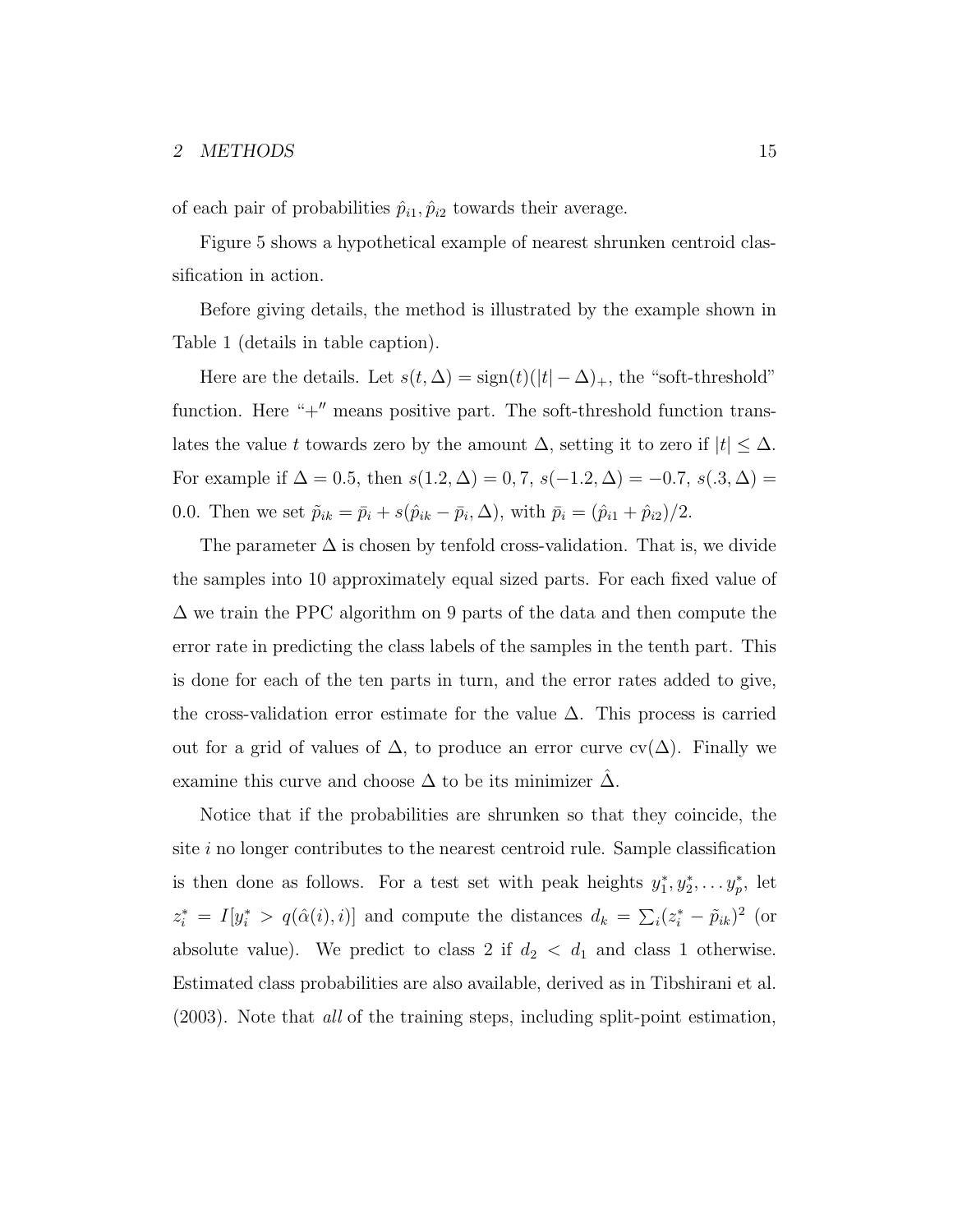

Figure 5: Hypothetical example of nearest shrunken centroid classification in action. There are four peaks shown in the left panel: peaks 1 and 2 appear more often in the cancer group than the healthy group, while the reverse is true for peaks 3 and 4. In the middle panel the probabilities in the two classes have been shrunken towards each other. As a result, the probabilities for peaks 1 and 3 are now equal, and those peaks will not participate in the class prediction of a new spectrum. The right panel shows the feature vector (consisting of zeroes and ones) for a test spectrum: it has peaks 1 and 2, but not 3 or 4. To predict the class for this spectrum, we compare its feature vector to the healthy and cancer profiles in the middle panel, and find the closest one in squared distance. Here the closest is the cancer profile, and so the prediction is to class "cancer".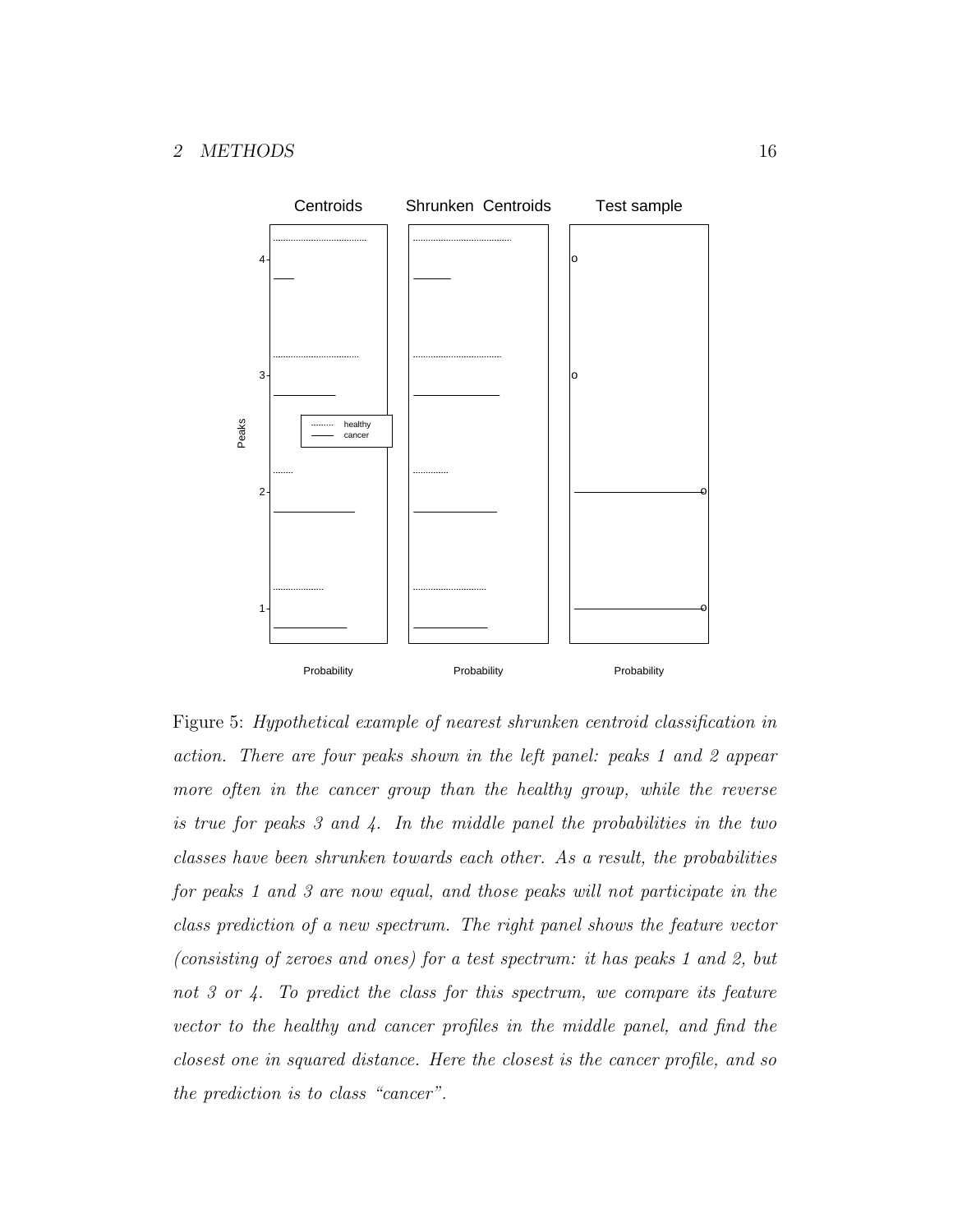#### 2 METHODS 17

|                | Unshrunken centroids Shrunken centroids |        |        |        |                  |
|----------------|-----------------------------------------|--------|--------|--------|------------------|
| Peak $#$       | Normal                                  | Cancer | Normal | Cancer | Feature vector   |
| $\mathbf{1}$   | 0.29                                    | 0.83   | 0.48   | 0.64   | 1                |
| $\overline{2}$ | 0.55                                    | 0.15   | 0.36   | 0.34   | $\left( \right)$ |
| 3              | 0.74                                    | 0.34   | 0.55   | 0.53   | $\theta$         |
| $\overline{4}$ | 0.31                                    | 0.70   | 0.50   | 0.51   | 1                |
| $\overline{5}$ | 0.83                                    | 0.45   | 0.64   | 0.64   | $\left( \right)$ |
| 6              | 0.69                                    | 0.32   | 0.50   | 0.50   | $\theta$         |
| $\overline{7}$ | 0.64                                    | 0.28   | 0.46   | 0.46   | $\Omega$         |
| 8              | 0.67                                    | 0.32   | 0.50   | 0.50   | $\theta$         |
| 9              | 0.64                                    | 0.30   | 0.47   | 0.47   | 1                |

Table 1: Illustrative example of nearest centroid classifier used in PPC method. The raw (unshrunken) class centroids, are shown in the 2nd and 3rd columns. These are the proportion of samples in each class with peaks higher than the optimal split point, at each site (in red type in figure 1). For illustration our example has only 9 peak sites. In reality there will usually be many more (192 in our ovarian cancer example). A typical feature vector from a new spectrum is shown in the rightmost column. This spectrum has a peak higher than the cutpoints at sites 1, 4 and 9. A nearest centroid classifier compares the feature vector to the two centroids, and predicts to the class to which it is closest in squared distance. In this case we predict to class "Cancer". We can often improve upon this classifier by shrinking the centroids towards each other by an amount  $\Delta$ . Here we chose  $\Delta = .19$ , producing the shrunken centroids in columns 4 and 5. Our prediction is again based on nearest centroids, but now using the shrunken centroids. The probabilities at peaks 5–9 have been shrunken together, and so the prediction is based only on the first  $\lambda$  peaks. In this case the prediction is still to class "Cancer", but we have simplified the model.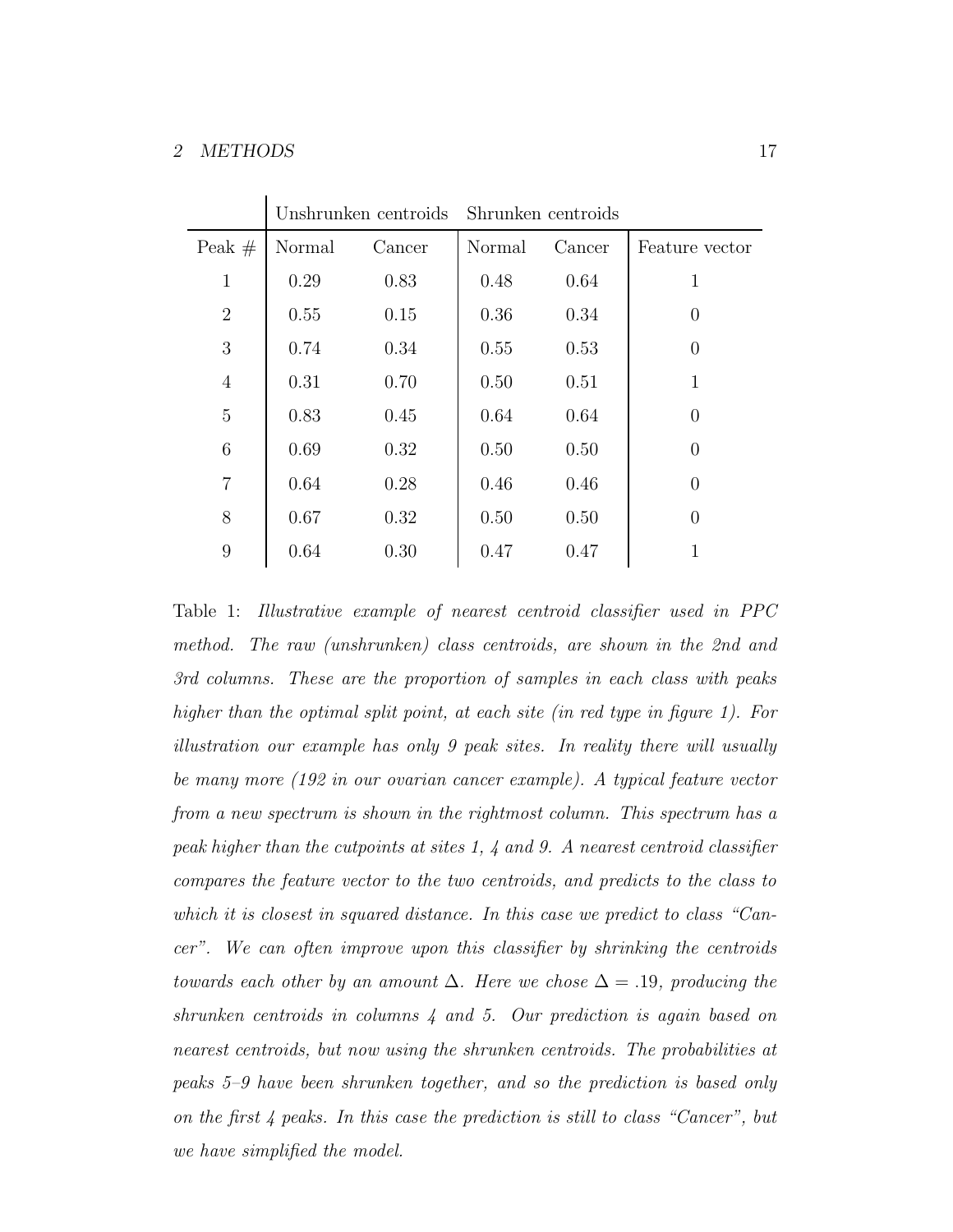are repeated within each cross-validation fold.

#### 2.8 False discovery rates

The simple difference in proportions for peak i

$$
T_i = \hat{p}_{i2} - \hat{p}_{i1} \tag{1}
$$

can be used to assess the significance of the peak. False discovery rates (Benjamini & Hochberg 1985), (Tusher et al. 2001), (Efron & Tibshirani 2002), (Storey & Tibshirani 2003) are a useful measure for this. For a given threshold t we compute the number of  $T_i$  that exceed t in absolute value. Then we randomly permute the class labels and apply the PPC procedure to the spectra with permuted labels, giving scores  $T_1^{*b}, T_1^{*b}, \ldots T_m^{*b}$ . This process is repeated B times, producing scores for  $b = 1, 2, \ldots B$ . Finally the false discovery rate is estimated by

$$
\widehat{\text{FDR}}(t) = \frac{\sum_{i=1}^{B} I(|T_i^{*b}| > t)/B}{\sum_{i=1}^{B} I(|T_i| > t)}.
$$
\n(2)

The numerator is an estimate of the number of false positive peaks, and hence the ratio estimates the proportion of false positives among the peaks called significant. We estimate  $FDR(t)$  in this way, for a range of values of the threshold t. From this, we find the threshold t giving a reasonable low FDR (say  $5\%$ ) and call significant all peaks i that fall beyond this threshold. Note that the estimation of FDR is only for descriptive purposes, and is not used formally in the sample classification process.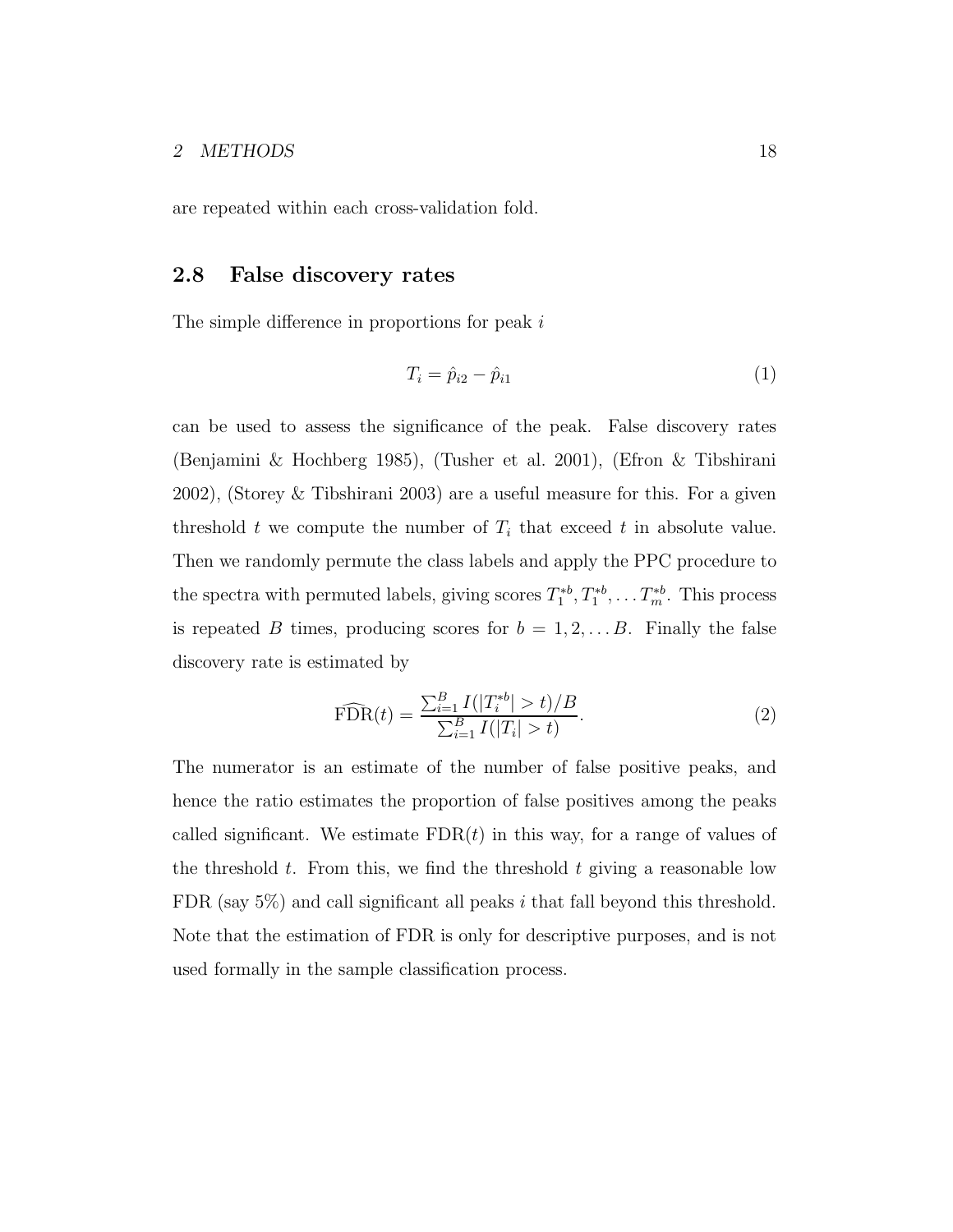

Figure 6: Left Column: Three spectra from cancer patients having a peak higher than .55 at the site  $m/z = 2995.1$ . Both the raw (black) and smoothed (red) spectra are shown. In the right column, we show three spectra healthy patients without the peak, or whose peak is too low. The vertical dotted lines indicate the centroid 2995.1 and the outer limits for the peak position.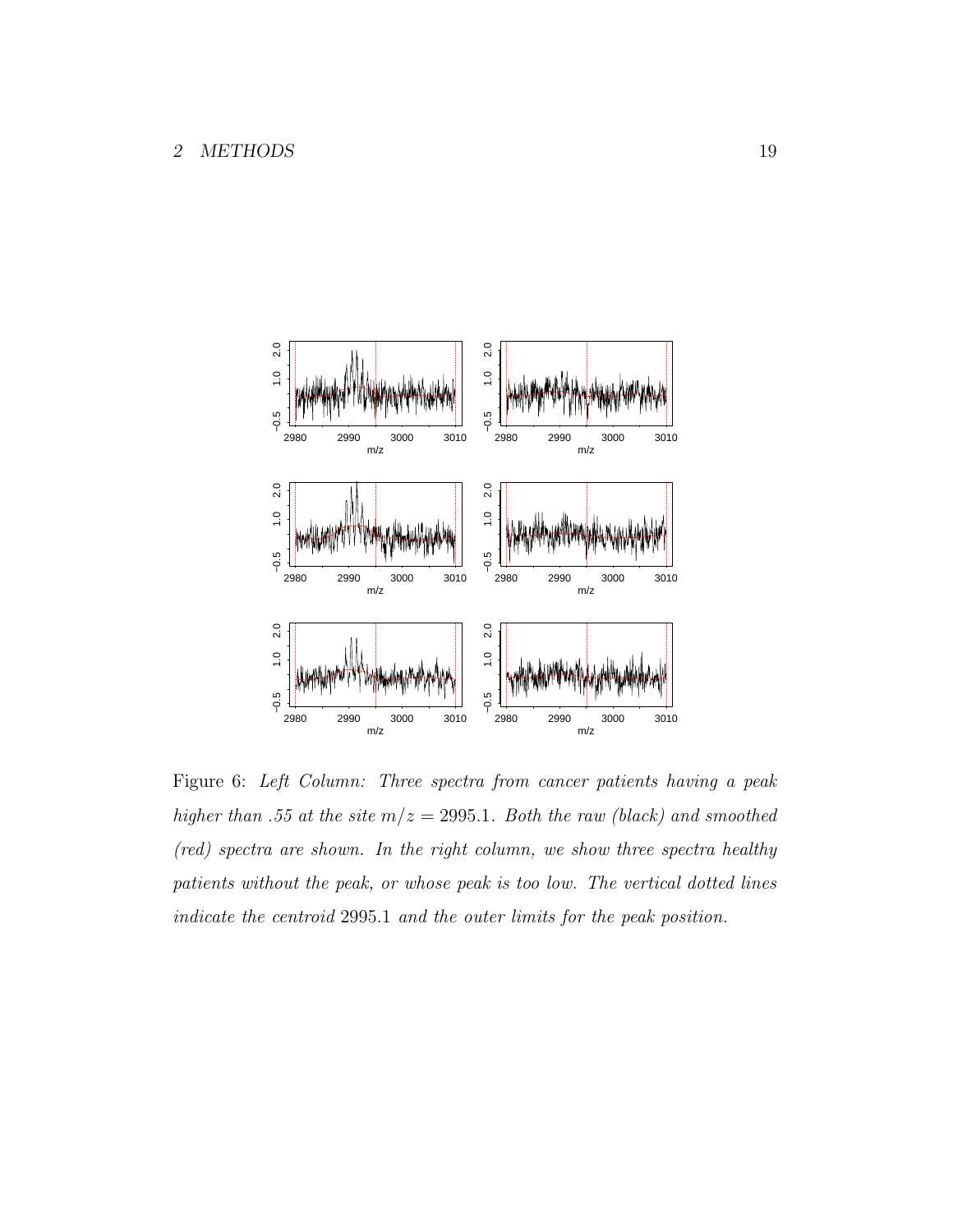#### 2.9 Use of other classifiers

The features derived from the PPC method can also serve as useful inputs into other classifiers. We have chosen the nearest shrunken centroid method as our primary classifier, because of its simplicity and interpretability. But other methods have potential advantages in this context. For example the lasso (Tibshirani 1996), (Efron et al. 2002) is a multivariate fitting method that produces a sparse set of feature weights, and could potentially improve the prediction performance of nearest shrunken centroids in this setting. A binary decision tree (Breiman et al. 1984) can find subgroups of cancer or healthy patients, defined in terms of their the individual peak behavior.

## 3 Results

#### 3.1 Ovarian cancer MALDI dataset

The peak extraction step found a total of 14,067 peaks, or an average of 158 peaks per spectrum. These were then clustered into 192 groups of peaks.

Figure 1 summarizes the peak information in the first 30 of these 192 peak clusters 1. Each box shows a histogram of peaks at the given  $m/z$ site, in the non-cancer (green) and cancer (blue) classes. The different sites are arranged from strongest to weakest, starting at the top left, and moving down the left column.

Figure 2 show an exploded, annotated view of the top left box. The optimal split point for each site is indicated by a vertical red line, and the resulting proportions to the right of that split point are shown in the red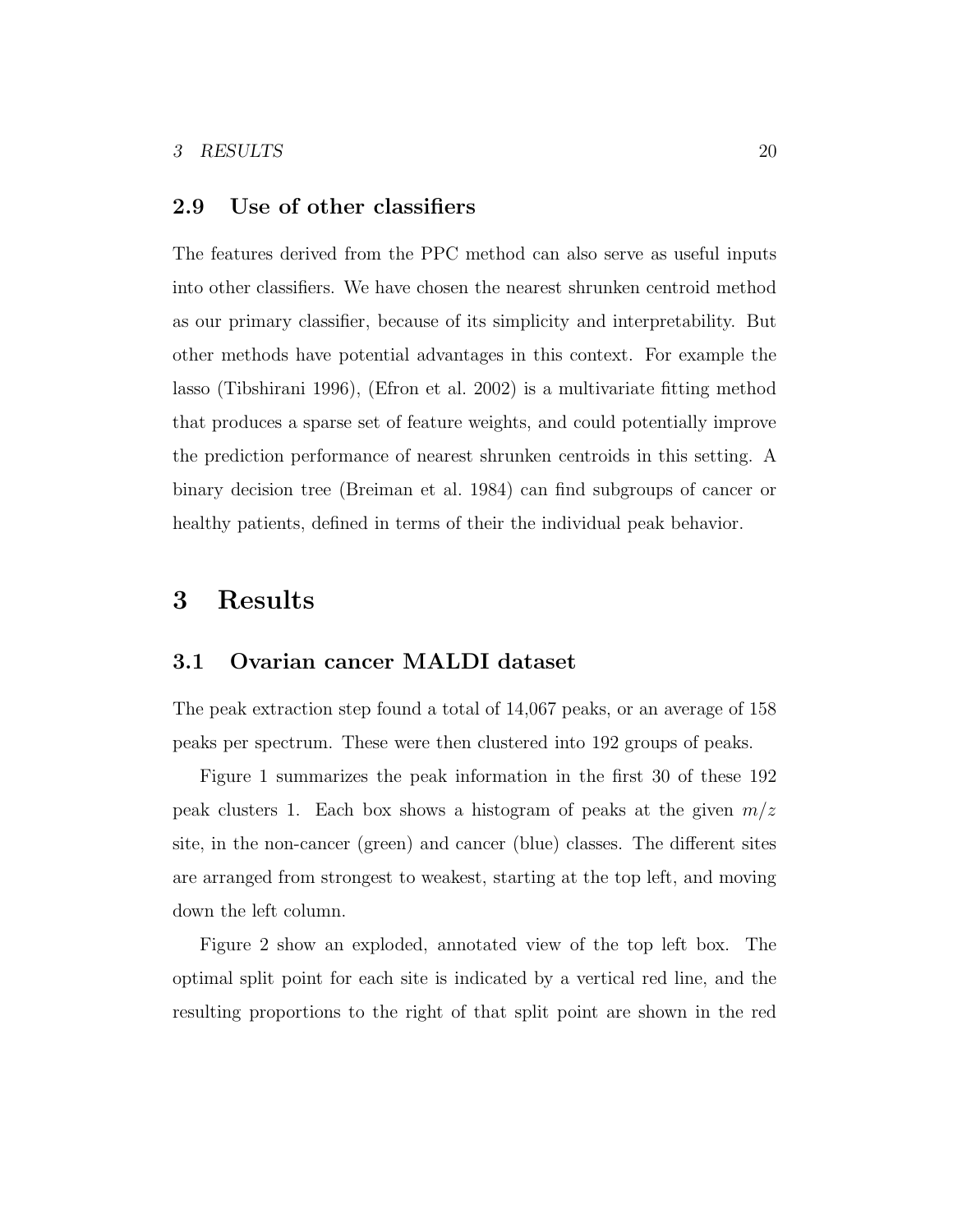

Figure 7: Estimated false discovery rate, as a function of the number of peaks called significant.

numbers in the box. For example, the strongest site is at  $m/z = 2995.1$ , with a much larger proportion of cancer patients having peaks above that split point, compared to control patients (0.70 vs. 0.17). (The split at this site actually corresponds to a peak height of .58). Figure 6 shows an example of three spectra in each group, at the strongest site  $m/z = 2995.1$ . Figure 7 displays the false discovery rate, as the number of significant sites is varied. The false discovery rate starts to rise above 0.05 after the first 7 or 10 peaks. Hence the strongest 10 peaks are very likely to be significant, but we are less certain about the peaks farther down the list.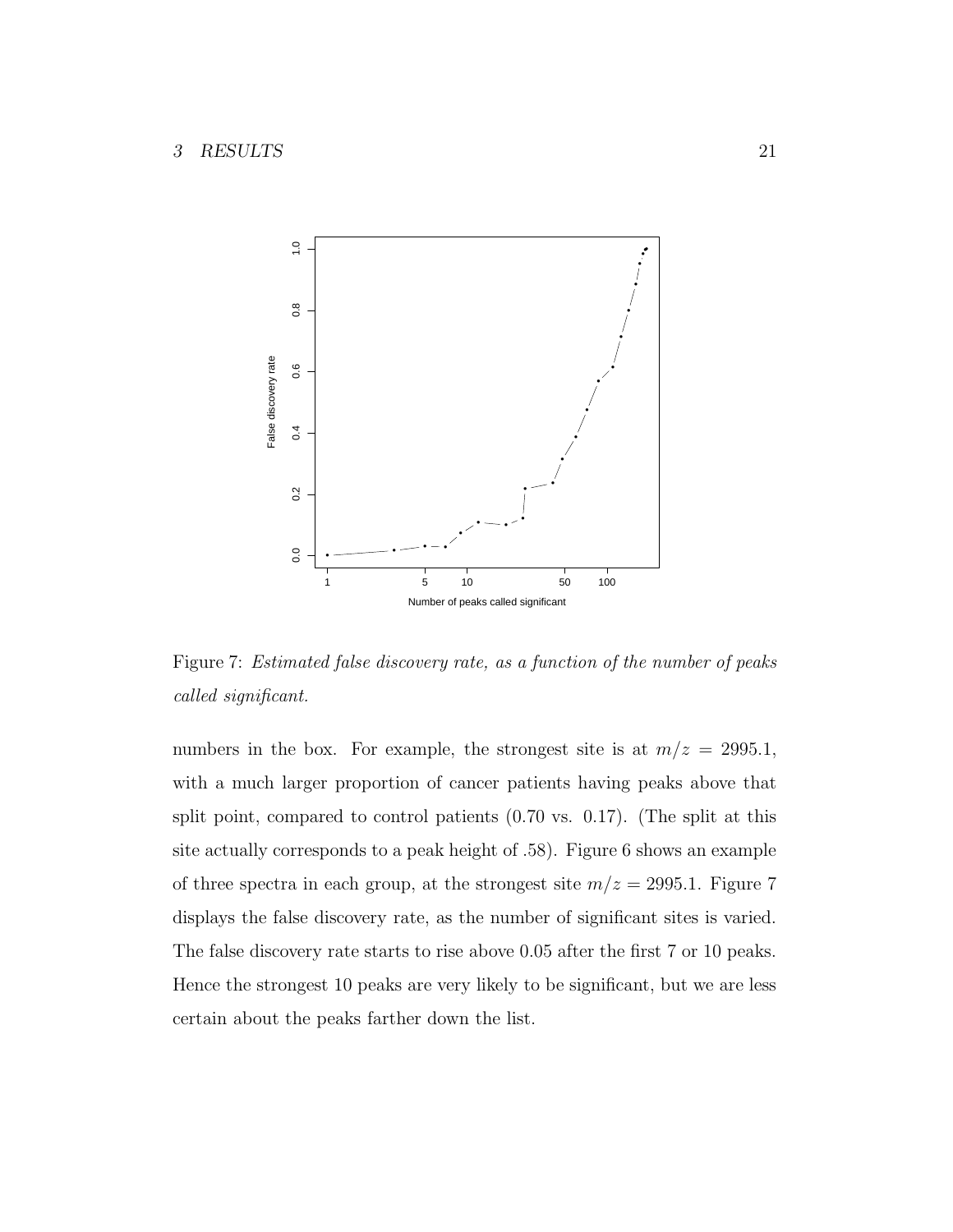| Method                | Cross Validation errors/89 (se) | Number of sites |
|-----------------------|---------------------------------|-----------------|
| $(1)$ PPC             | 23(1.1)                         | 7               |
| $(2)$ PPC/width .0025 | 27(1.7)                         | 3               |
| $(3)$ PPC/pres-abs    | 30(1.8)                         | 133             |
| $(4)$ PPC/lasso       | 25(1.5)                         | 192             |
| $(5)$ LDA/t-15        | 31(1.4)                         | 15              |
| $(6)$ SVM/t-15        | 27(1.6)                         | 15              |
| $(7)$ SVM             | 21(1.4)                         | 91360           |
| (8) Wavelets          | 26(1.3)                         | 91360           |

Table 2: Results for ovarian cancer example. Methods are 1) peak probability contrast with default peak with of 0.005; 2) PPC with peak width .0025; 3) PPC with splits restricted (i.e. peak present or absent),  $\phi$ ) lasso applied to binary features from PPC method; 5) linear discriminant analysis using the top 15 sites as ranked by the t-statistic, 6) support vector machine using these same 15 sites, 7) support vector machine applied to all sites, 8) nearest shrunken centroid classifier applied to wavelet coefficients.

Figure 8 shows a heatmap display of the top 7 peaks in the 89 samples.

The tenfold cross-validated misclassification rate for the PPC method is shown in line (1) of Table 2. The minimum CV error is achieved with 7 peaks. The cross-validated sensitivity and specificity were 35/47 and 30/42 respectively. In Line (2) we halved the peak width to 0.0025: this seems to hurt the prediction accuracy. In line (3) we have restricted the splits so that the contrast represents presence versus absence of a peak. The error rate has increased. In line (4) we have applied the lasso to the binary features from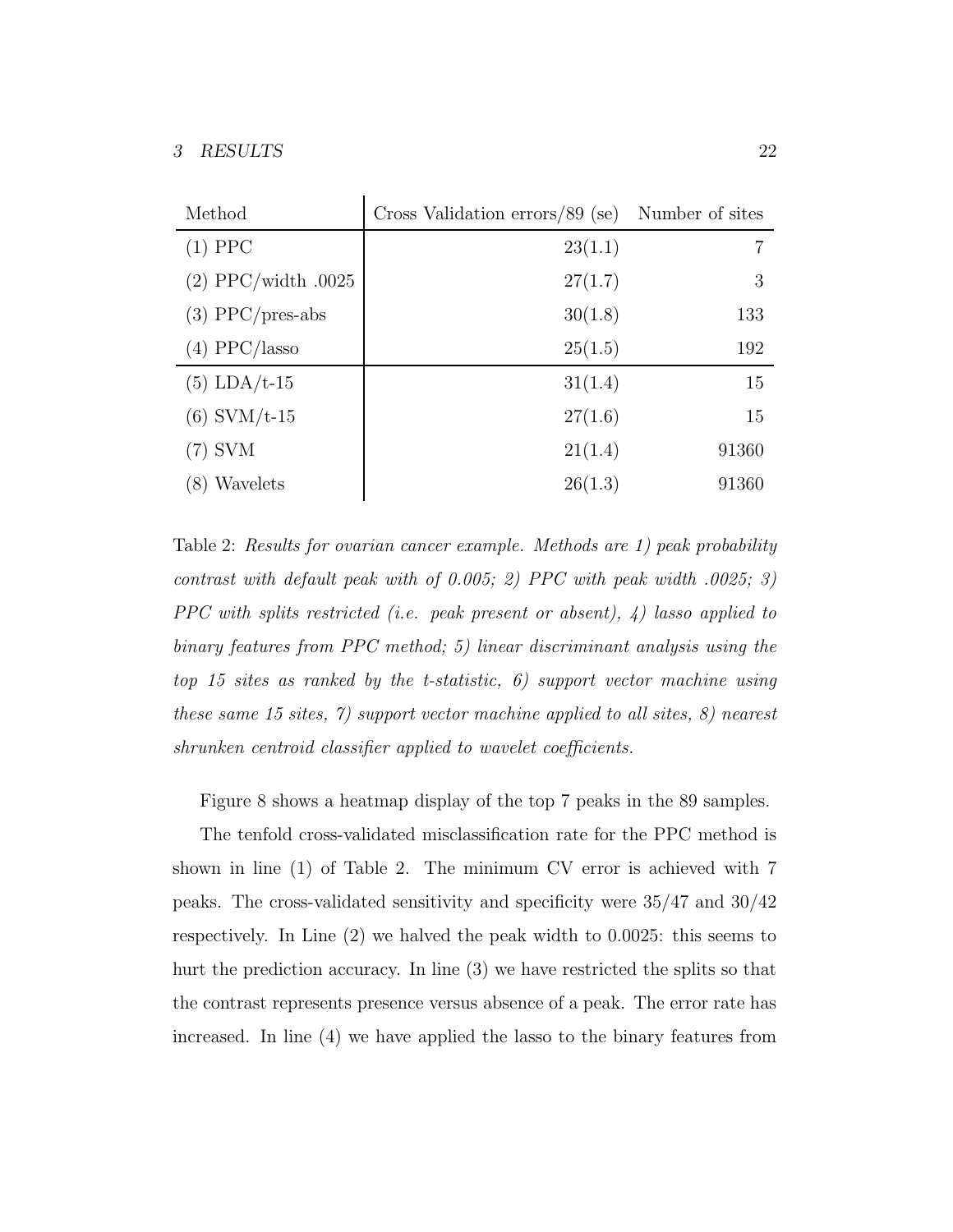the PPC method. This does not seem to improve prediction accuracy of the PPC method in this problem.

Lines (5) and (6) of the table represent two of the best performing methods among those of those studied by Wu et al. (2003). Both methods start with the 15 sites having the largest t-statistics in absolute value. The first (LDA) is a linear discriminant analysis based on these 15 features, while the second (SVM) is a support vector classifier. For the SVM we optimized over the choice of its cost parameter. Both LDA and SVM perform worse than the PPC method here. In line (7) we applied SVM to all sites. Its prediction performance might be a little better than that of PPC. In line (8) we applied a discrete wavelet transform with Daubuchies compact wavelets to each spectrum, using the Wavethresh3 package in R (Nason 1998). We then applied the nearest shrunken classifier to the resulting wavelet coefficients. The classifier used only 6 wavelet coefficients, but when transformed back to the original domain, it resulted in non-zero weights for all 91360 features. This procedure is analogous to the PPC method in line (1), but uses a different feature extraction (encoding). We see that the error rate is no better than that of PPC, and it uses many more features.

Figure 9 shows the cross-validation error curves for the PPC methods, as a function of the threshold parameter  $\Delta$ . The number of sites is indicated along the top of the figure. We have include the PPC/lasso method on the plot, using the number of non-zero sites as the plotting abscissa.

We note that the CV error for LDA and  $\text{SVM}/t$ -15 reported in Wu et al.  $(2003)$  averaged about  $12-15\%$ , or  $12-14$  errors out of 89. This is far better than the results in table 2. But in their study, these authors used all 89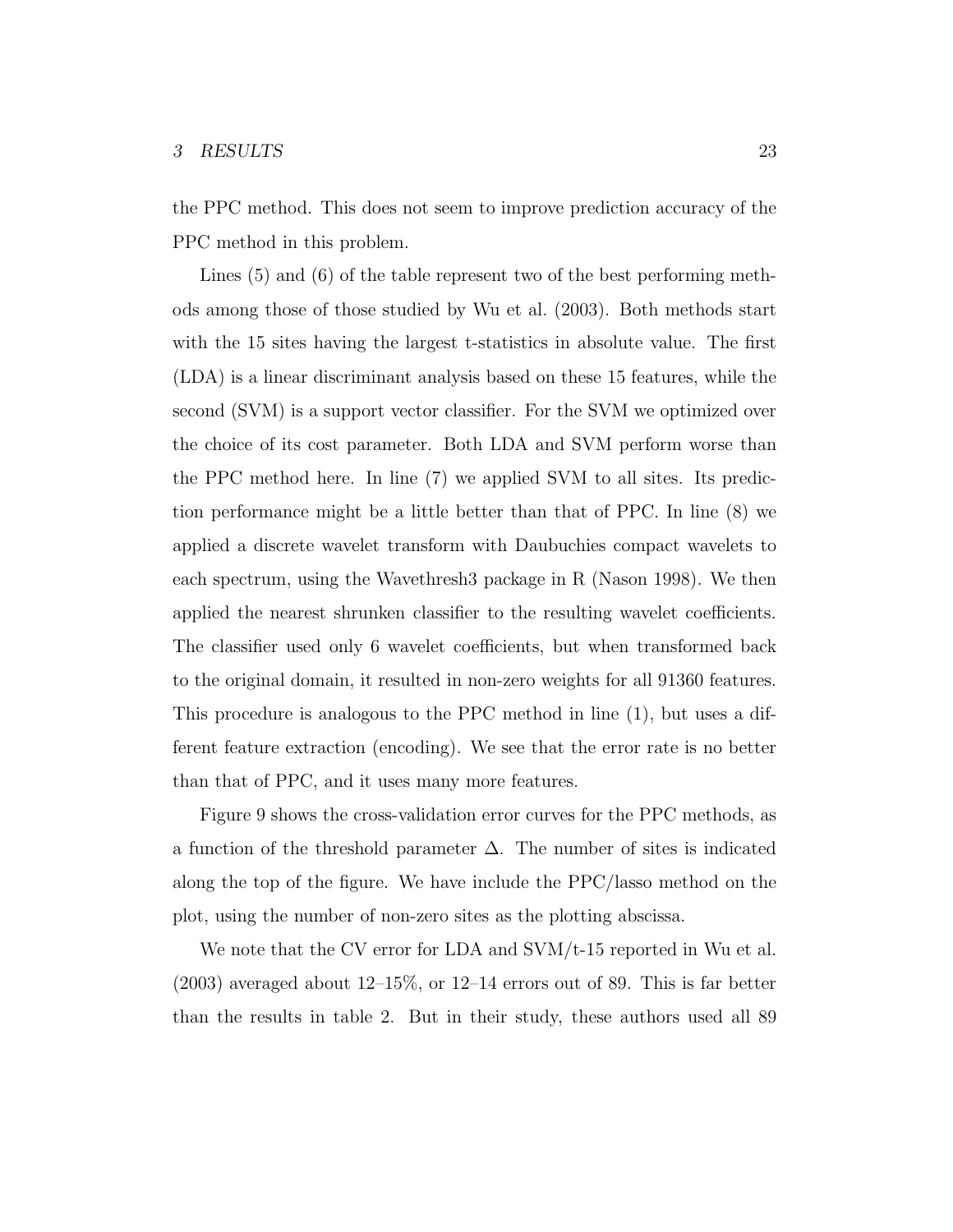|                   | Number in quartile Total |  |                |                |  |  |
|-------------------|--------------------------|--|----------------|----------------|--|--|
|                   |                          |  | $\overline{2}$ | $\overline{3}$ |  |  |
| Healthy 6 16 12 4 |                          |  |                |                |  |  |
| Cancer $ 3 $      |                          |  | 4 8 16 16      |                |  |  |

 $\mathbf{I}$ 

Table 3: Training set results for peak at  $m/z = 2995.1$ . Number of samples in quartiles of peak heights; quartile "0" means no peak.

samples to choose the 15 sites, and then applied cross-validation keeping the 15 sites fixed (personal communication). This produces an unrealistically low error rate that does not accurately estimate the true test error rate.

The strongest peak used by PPC was at  $m/z = 2995.1$ . The corresponding peak heights are shown in Table 3 and show a strong trend towards for larger peaks in the cancer spectra. The t-statistic at  $m/z = 2995.1$  was 3.19 Among the 91360 t-statistics, the value 3.19 ranks as only the 4196th largest. Hence it is not clear that screening on the value of the t-statistics is a good way to choose features in this example.

#### 3.2 An artificial spiking experiment

To assess the performance of the PPC algorithm, we created artificially "spiked" spectra from our original data. First we created artificial control and cancer datasets, each consisting of approximately half of the original control and cancer patients, respectively. By construction these artificial datasets were heterogeneous but were similar to each other. We then chose two sets of 5 sites: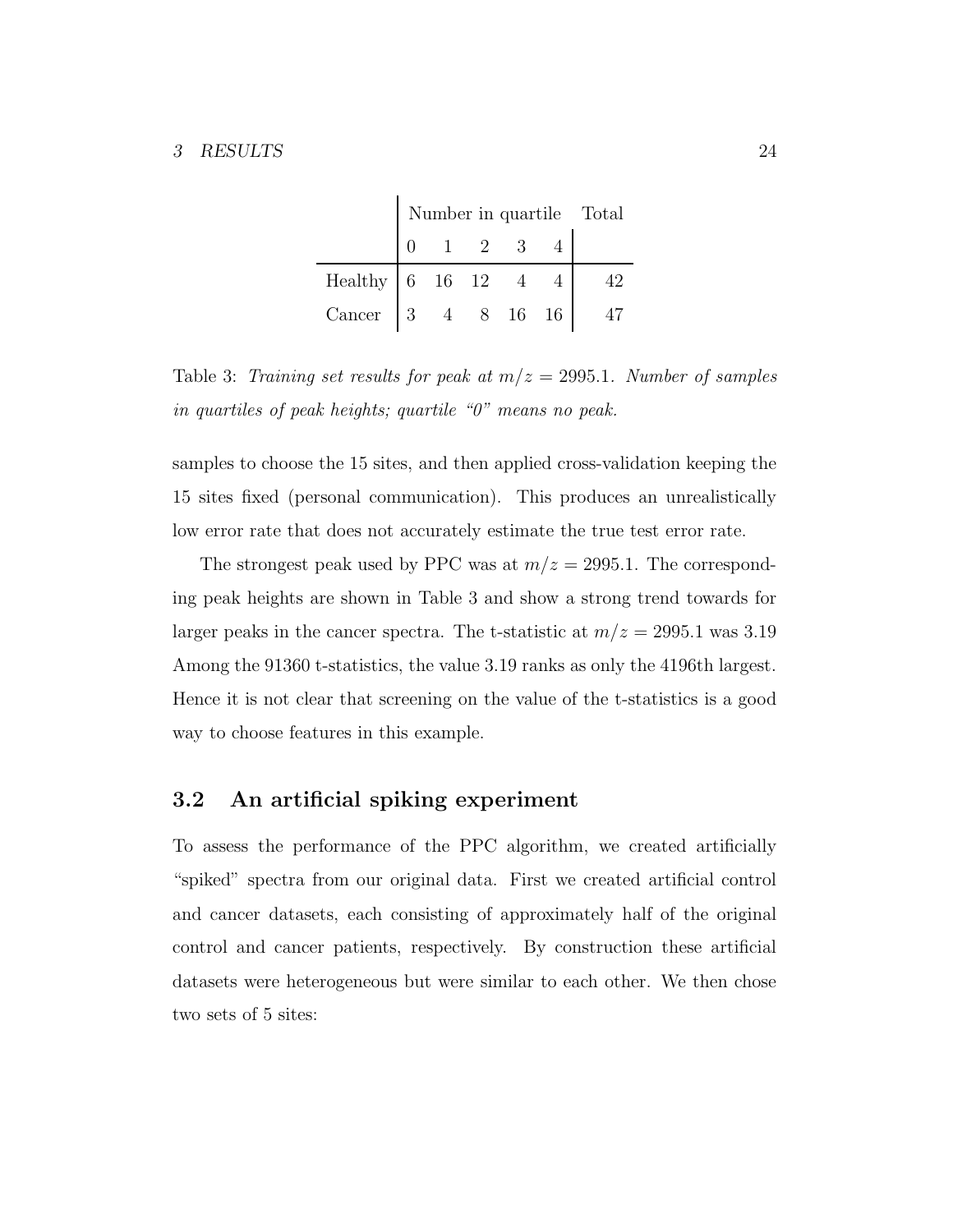

Figure 8: Binary heatmap of top 7 training set features. Each row corresponds to one of the 7 peak centroids, and each column corresponds to a training spectra. A pixel is dark if the peak at that site exceeds the threshold determined by PPC. The rows (peaks) are ordered by decreasing strength from top to bottom.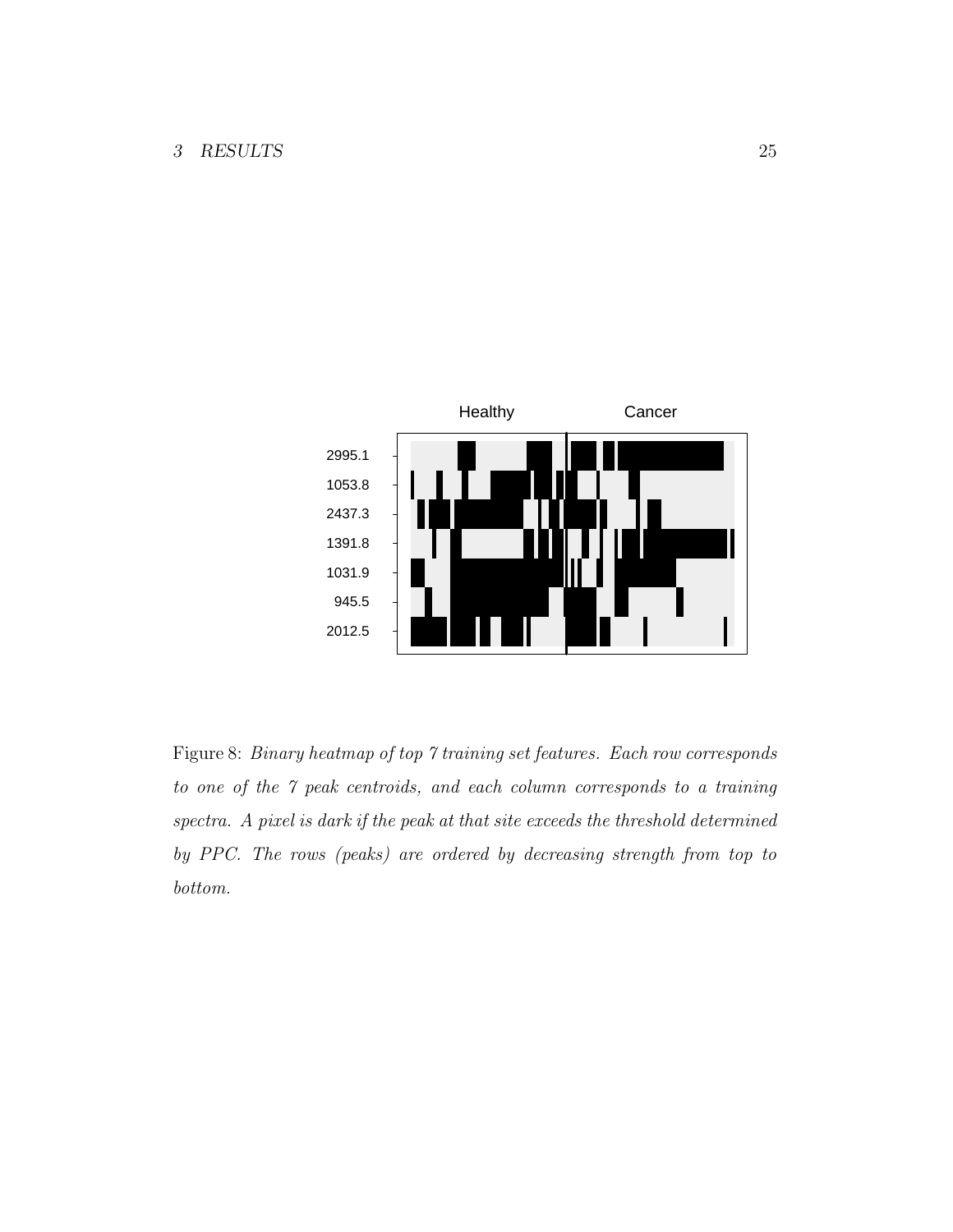

Figure 9: Tenfold cross-validation error for PPC, as a function of the threshold parameter  $\Delta$ . The corresponding number of peaks used is shown along the top of the figure. We have included the PPC/lasso method on the plot, using the number of non-zero sites as the plotting abscissa.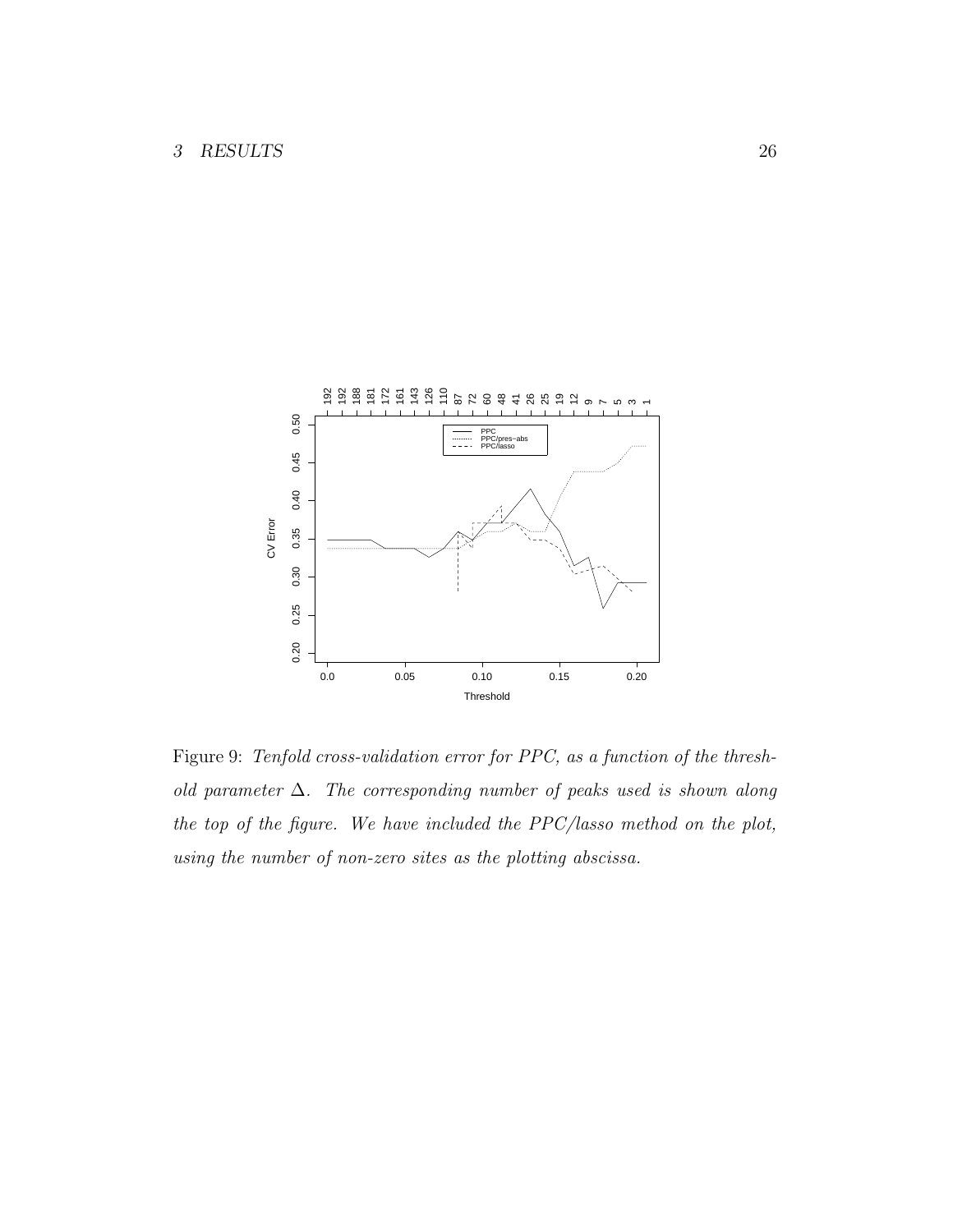|     | 10 site model |                                                                     | full model |     |  |
|-----|---------------|---------------------------------------------------------------------|------------|-----|--|
|     |               | $\#$ sites found Test errors /45   $\#$ sites found Test errors /45 |            |     |  |
|     |               |                                                                     |            |     |  |
|     |               | 3                                                                   |            | 9.4 |  |
| 0.5 |               | 8                                                                   |            |     |  |

Table 4: Results for artificial spiking experiment.

820.0 1106.7 1680.0 2540.0 3113.3 for control samples

1393.3 1966.7 2253.3 2826.7 3400.0 for cancer samples

An artificial peak was spiked into each control spectra at the first 5 sites, and spiked into the cancer spectra at the second five sites. In each case this peak was a narrow spike of width 1. To simulate actual conditions, the position of the spike was also "jittered" by 0.0025 from the target site.

In detail, if  $h(x)$  is the intensity of the spectrum at  $x = \log(m/z)$ , then the height of the spectrum at  $x'$  after spiking was defined to be

$$
h(x') + \bar{h}(x') \cdot f \tag{3}
$$

where  $\bar{h}(x')$  is the average intensity at x' for all spectra, and f is a fraction equal to 2, 1, or 0.5. Here x' is the jittered version of x, that is,  $x' = x + U$ , where U is uniformly distributed on  $[-0.0025, 0.0025]$ 

After creating the dataset, we randomly split it into a training set  $(2/3)$ and a test set  $(1/3)$ . We applied the PPC procedure giving the results in Table 4. In the 2nd and 3rd columns, the PPC model was shrunken down to its top ten sites, and we report how many of the actual ten spiking sites appeared in among these ten and the resulting test set error rate. By "ap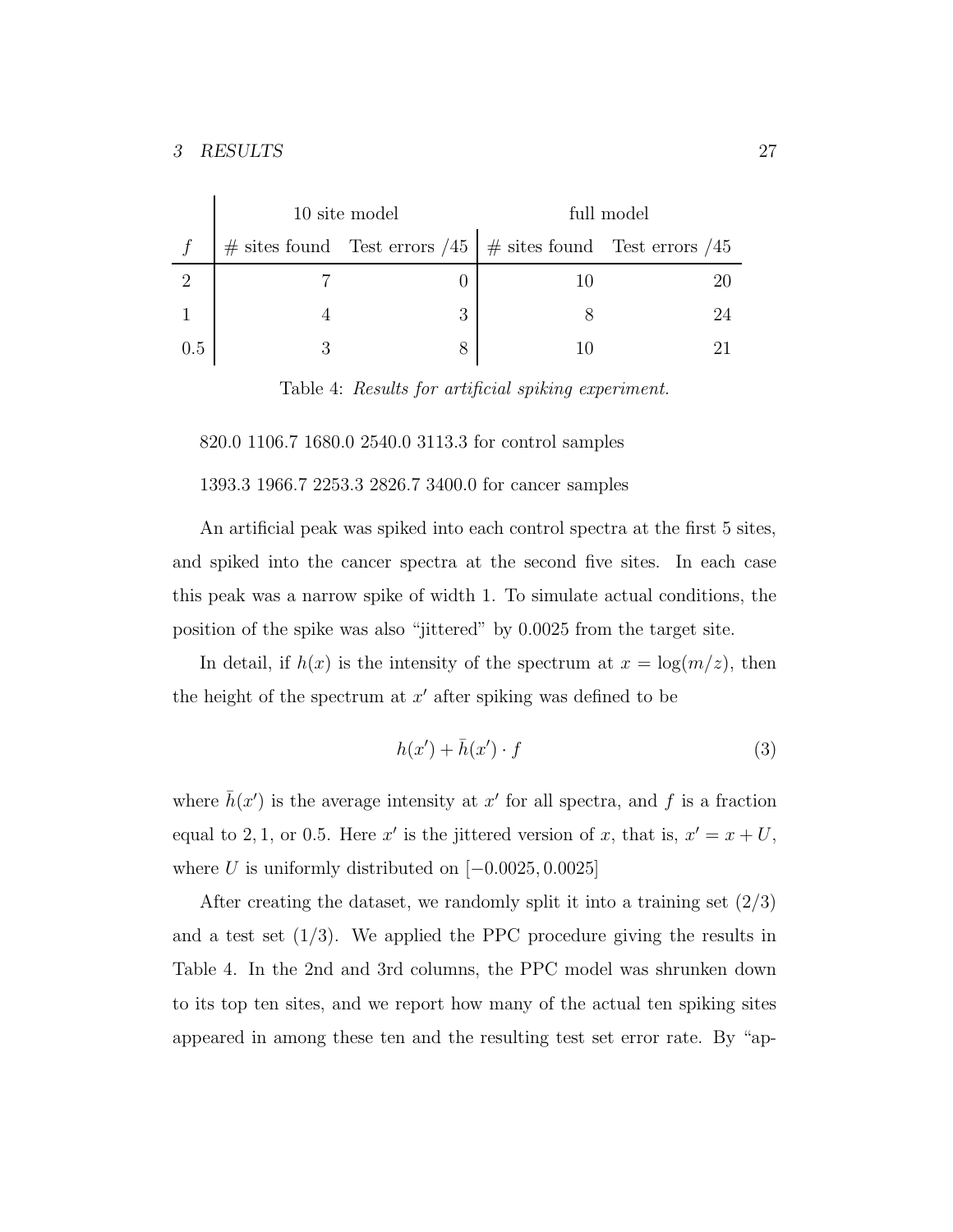peared" we mean that the actual spiking site was within 0.005 units of one of the centroids. Similarly, the last two columns report the results for the full (unshrunken) PPC model. This model typically had on the order of 600 centroid sites.

As expected, as we spike with smaller peaks, both the ability to detect these peaks and the ability to use them for prediction, tends to decrease. However with peaks twice as high as the average intensity  $(f = 1)$ , the test error of the shrunken model is low  $(3/45)$  and the procedure finds 4 of the 10 spiking sites. The full model is better at finding the spiking sites (among others), but by retaining noisy sites it pays a price in test error.

# 4 Discussion

Sample classification from proteomic data is often difficult because the signal intensity for each m/z point can be affected by both biological processes and experimental condition variabilities. The preprocessing steps of MS output are critical for the overall analysis of proteomic data. Peak normalization, identification and alignment can all affect the performance of class prediction using conventional classification approaches. The proposed peak probability contrast method first extracts clusters of peaks in the spectra. In other experiments in our lab, we found that this extraction step appears to be robust and reproducible when tested on spectra obtained from different runs using the same plasma sample. It can help to minimize experimental variability.

After extraction of peak clusters, PPC uses resulting features in a nearest centroid classifier. These features can also serve as usefully inputs into other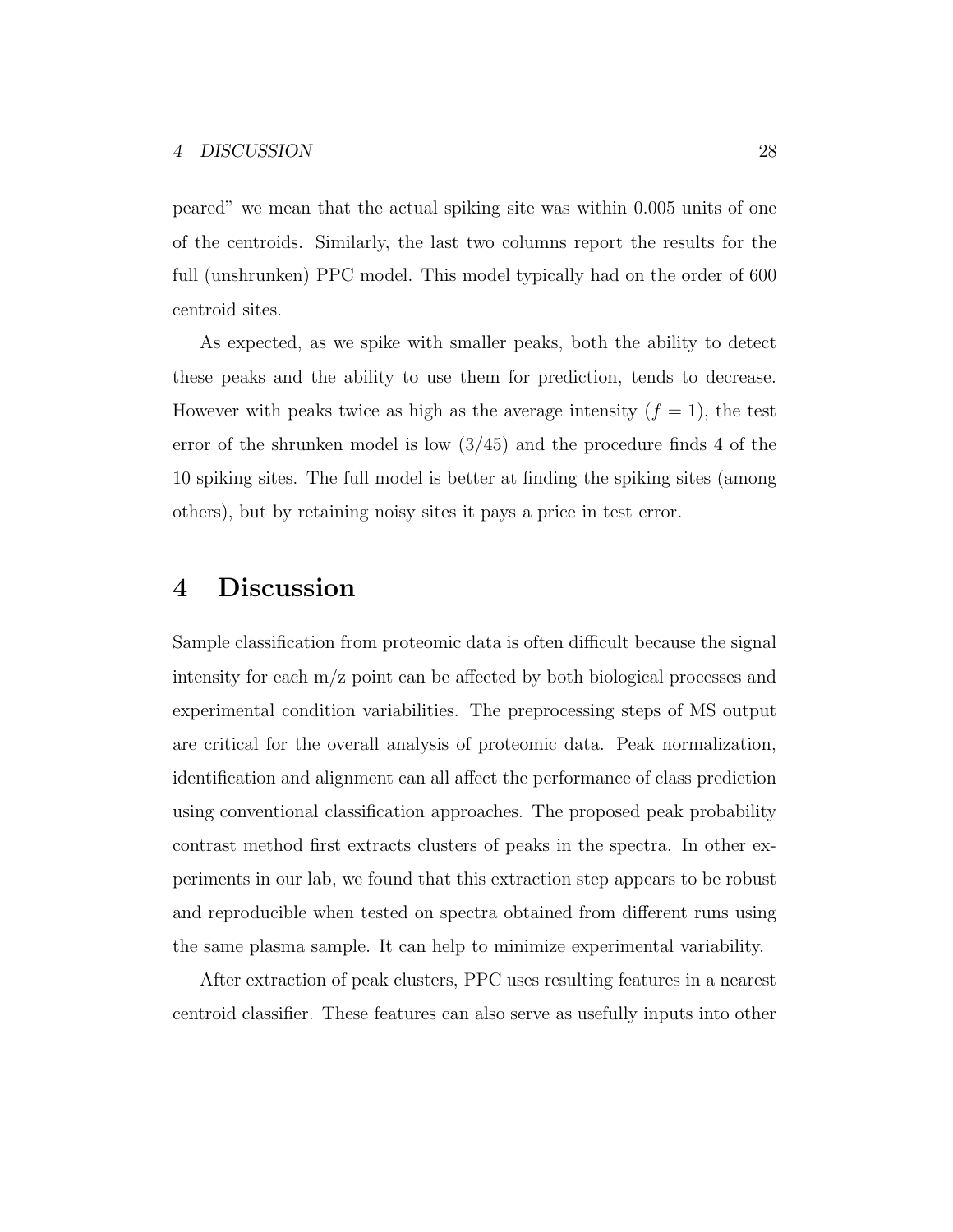classifiers such as a binary decision tree, or lasso model. Comparison with other classifiers that operate on the raw spectra, PPC's performance is just as competitive while providing an advantage of generating a simple, more interpretable set of features for further investigation. The efficiency of this method in finding a relative small number of peak clusters for class prediction will facilitate future identification of biologically significant and relevant proteins for tumor development and progression. Discovery of these proteins will result in novel targets for cancer prevention and antitumor therapies.

The concept of low molecular weigh (LMW) serum proteome was recently introduced through the increasing popular mass spectral based proteomic analysis. Its importance was demonstrated by a number of studies (Petricoin et al. 2002b), (Kozak et al. 2003). However, because these LMW markers were mainly identified through bioinformatic/statistical analysis, their identities remain elusive. Two other ovarian cancer studies yield two panels of markers each with five  $m/z$  values (534, 989, 2111, 2251 and 2465 (Petricoin et al. 2002b); 4.4k, 15.9k, 18.9k 23.0k and 30.1k (Kozak et al. 2003). None of them show identical  $m/z$  value as the panel of markers we have shown here. This can be easily explained by different samples, handling process, instruments, and statistical tools used by these studies. Although not necessarily straight forward, there are ways to purify those serum markers for identification through tryptic peptide mapping (Rai et al. 2002) or amino acid sequencing (Klade et al. 2001).

Software for performing the Peak Probability Contrast analysis will be available at

http://www-stat.stanford.edu/∼tibs/PPC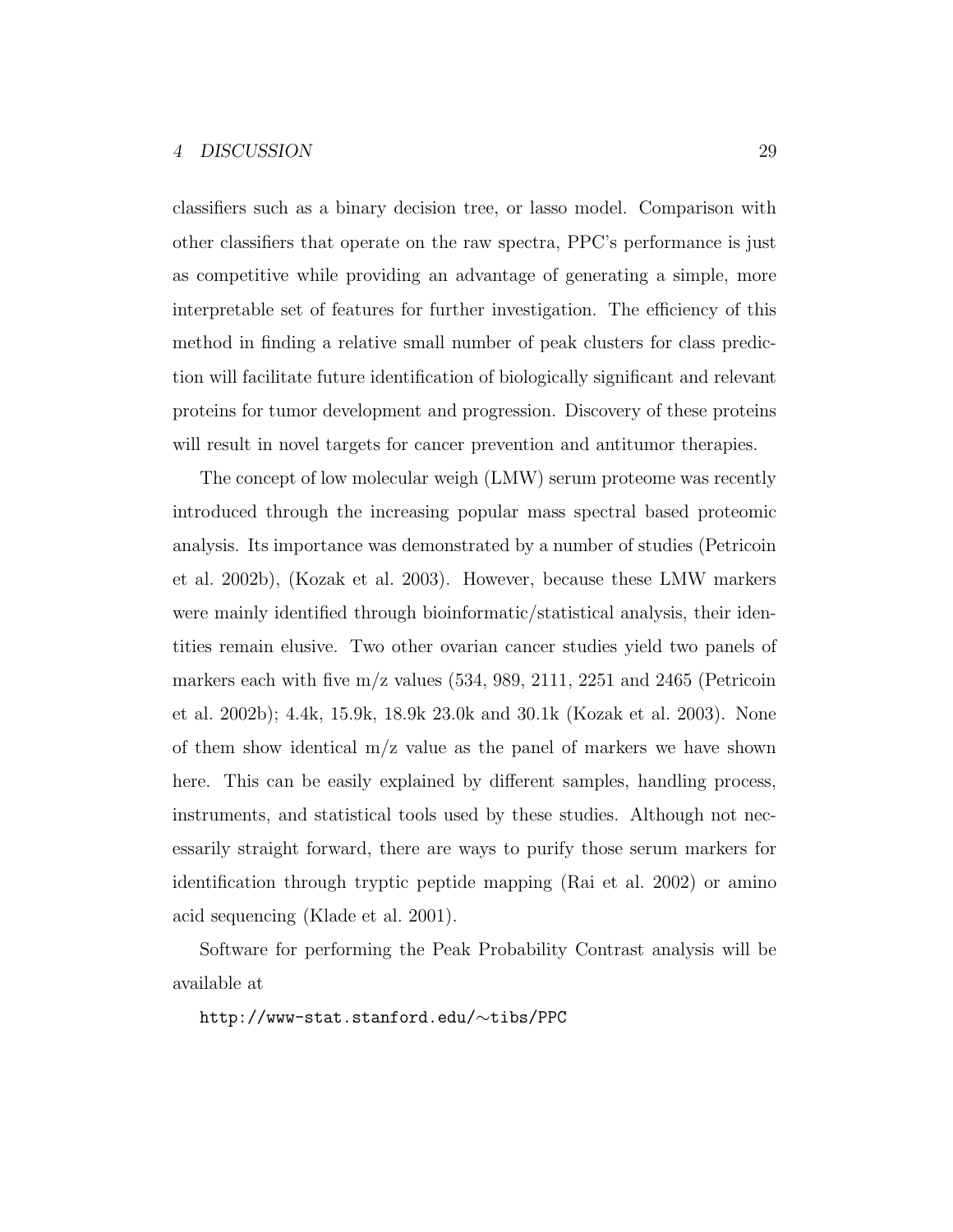Acknowledgments: we would like to thank Baolin Wu and Hongyu Zhao for sharing their data on ovarian cancer, and Yutaka Yasui for providing details on his peak finding algorithm. We would also like to thank an Editor and reviewers for comments that led to substantial improvements in the manuscript. Tibshirani was partially supported by National Science Foundation Grant DMS-9971405 and National Institutes of Health Contract N01- HV-28183. Le was partially supported by the PHS Grant Number CA67166, awarded by the National Cancer Institute.

## Appendix: the multi-class case

The PPC procedure can be easily generalized to problems with more than two classes. In the notation of section 2.5, let  $G_k$  be the indices of observations in group k each of size  $n_k$ , for  $k = 1, 2, \dots K$ . Let

$$
p_{ik}(\alpha) = \sum_{j \in G_k} I[y_{ij} > q(\alpha, i)]/n_k, \ k = 1, 2, \dots K,
$$

and  $\bar{p}_i(\alpha) = \sum_k n_k p_{ik}(\alpha) / \sum_k n_k$ 

We choose  $\alpha(i)$  to maximize  $\sum_{k} |p_{ik}(\alpha) - \bar{p}_i(\alpha)|$  for each site i, and then set  $\hat{p}_{ik} = p_{ik}(\hat{\alpha}(i))$ . Centroid shrinkage and classification then proceeds exactly as in Section 2.7.

# References

Adam, B.-L., Qu, Y., Davis, J. W., Ward, M. D., Clements, M. A., Cazares, L. H., Semmes, O. J., Schellhammer, P. F., Yasui, Y., Feng, Z. & Jr.,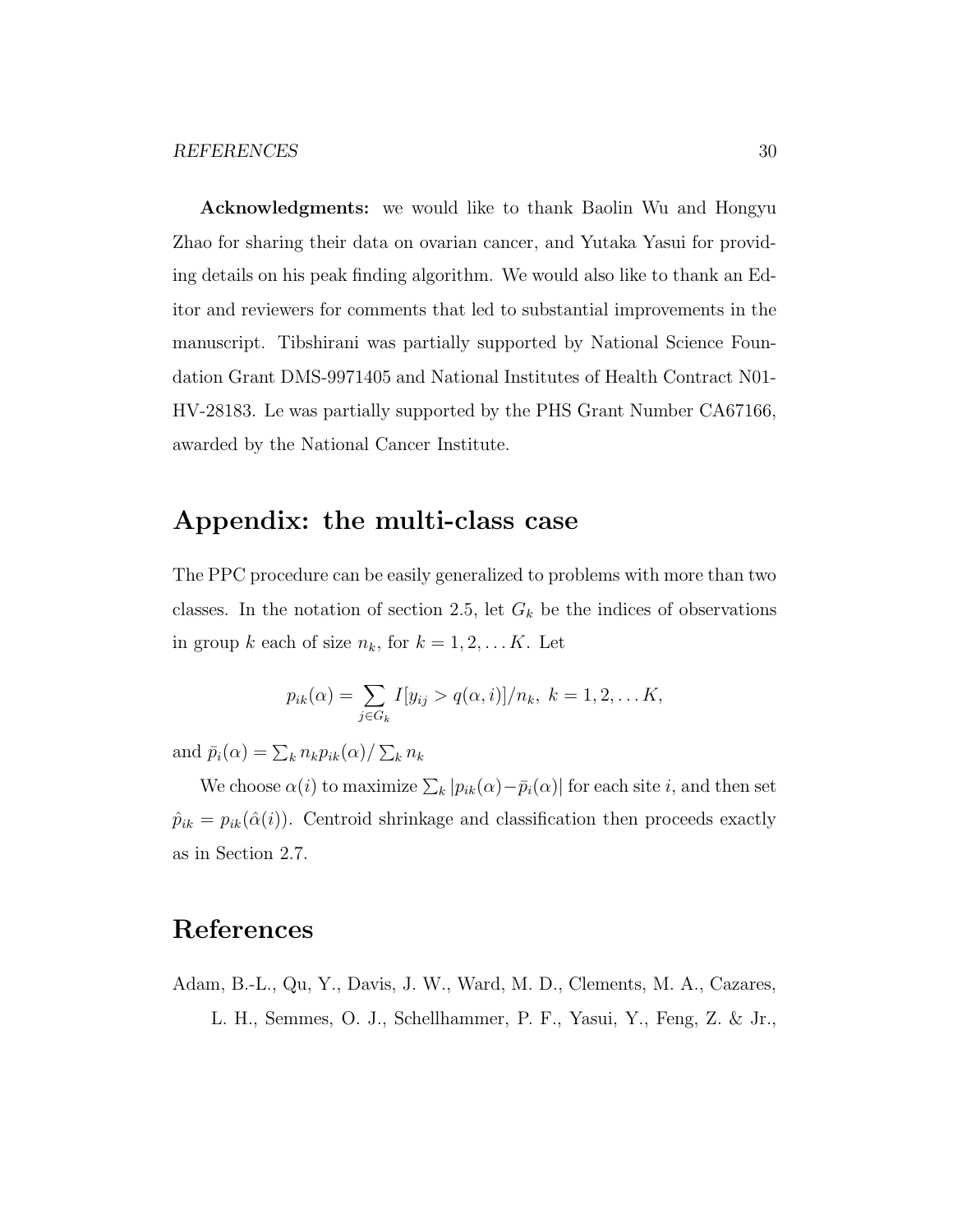G. L. W. (2003), 'Serum protein fingerprinting coupled with a patternmatching algorithm distinguishes prostate cancer from benign prostate hyperplasia and healthy mean', Cancer Research 63(10), 3609–3614.

- Benjamini, Y. & Hochberg, Y. (1985), 'Controlling the false discovery rate: a practical and powerful approach to multiple testing', J. Royal. Stat. Soc. B. **85**, 289–300.
- Breiman, L., Friedman, J., Olshen, R. & Stone, C. (1984), Classification and Regression Trees, Wadsworth.
- Efron, B., Hastie, T., Johnstone, I. & Tibshirani, R. (2002), Least angle regression, Technical report, Stanford University.
- Efron, B. & Tibshirani, R. (2002), 'Microarrays, empirical bayes methods, and false discovery rates', Gen. Epi. .
- Hanash, S. (2003), 'Disease proteomics', Nature 422, 226–232.
- Hansen, H. & Pedersen, A. (1986), 'Tumor markers in patients with lung cancer', Chest 89, 219–224.
- Hutchens, T. W. & Yip, T. T. (1993), 'New desorption strategies for the mass-spectrometric analysis of macromolecules', Rapid Communications in Mass Spectrometry 7, 576–580.
- Klade, C., Voss, T., Krystek, E., Ahorn, H., Zatloukaa, l K. Pummer, K. & Adolf, G. (2001), 'Identification of tumor antigens in renal cell carcinoma by serological proteome analysis', Proteomics 1, 890–8.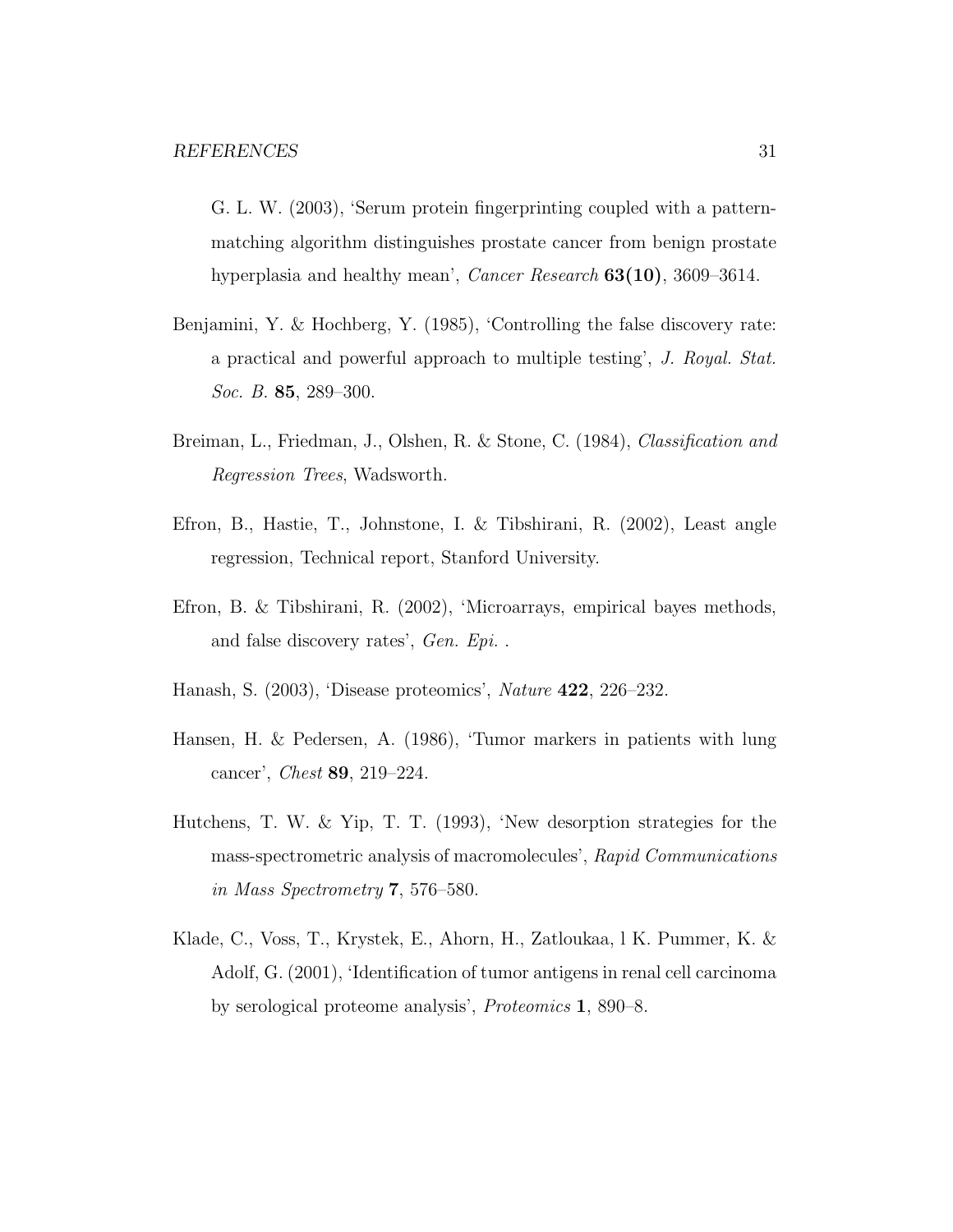- Kozak, K., Amneus, M., Pusey, S., Su, F., Luong, M., Luong, S., Reddy, S. & Farias-Eisner, R. (2003), 'Identification of biomarkers for ovarian cancer using strong anion-exchange proteinchips: potential use in diagnosis and prognosis', Proc. Natl Acad Sci USA 100(1), 12343–8.
- Li, J., Zhang, Z., Rosenzweig, J., Wang, Y. Y. & Chan, D. W. (2002), 'Proteomics and bioinformatics approaches for identification of serum biomarkers to detect breast cancer', *Clinical Chemistry* **48**, 296–1304.
- Merchant, M. & Weinberger, S. R. (2000), 'Recent advancements in surfaceenhanced laser desorption/ionization-time of flight-mass spectroscopy',  $Electrophoresis 21, 1164–1177.$
- Nason, G. (1998), Wavethresh3 software, Technical report, Department of Mathematics, University of Bristol, Bristol, UK.
- Petricoin, E. F., Ardekani, A. M., Hitt, B. A., Levine, P. J., Fusaro, V., Steinberg, S. M., Mills, G. B., Simone, C., Fishman, D. A., Kohn, E. & Liotta, L. A. (2002b), 'Use of proteomic patterns in serum to identify ovarian cancer', Lancet 359, 572–577.
- Petricoin, E. F., Zoon, K. C., Kohn, E. C., Barrett, J. C. & Liotta, L. A. (2002a), 'Clinical proteomics: translating benchside promise into bedside reality', Drug discovery 1, 683–695.
- Qu, Y., Adam, B. L., Yasui, Y., Ward, M. D., Cazares, L. H., Schellhammer, P. F., Feng, Z., Semmes, O. J. & Wright, G. L., J. (2002), 'Boosted decision tree analysis of surface-enhanced laser desorption/ionization mass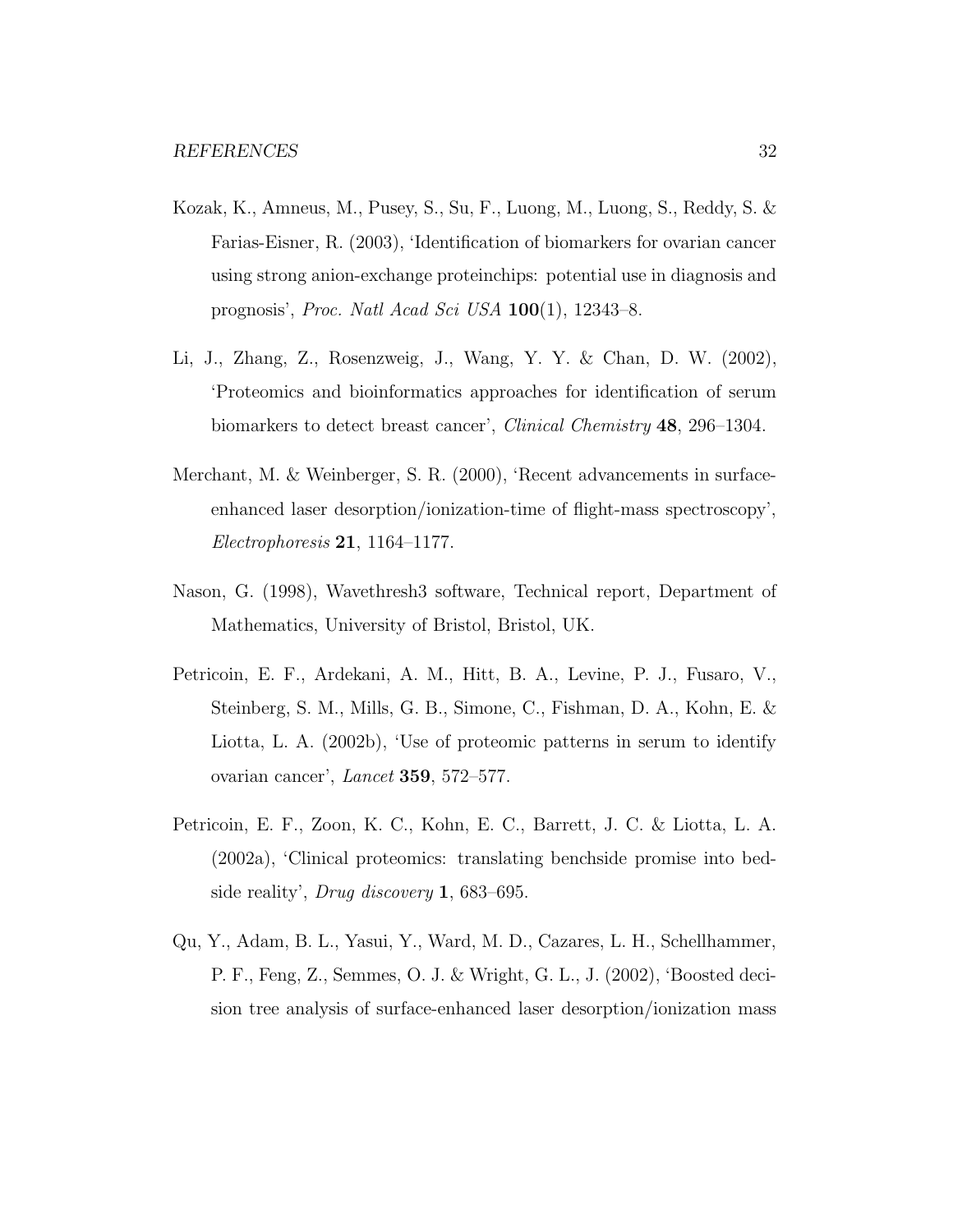spectral serum profiles discriminates prostate cancer from noncancer patients', Clinical Chemistry 48, 1835–1843.

- Rai, A. J., Zhang, Z., Rosenzweig, J., Shih Ie, M.and Pham, T., Fung, E. T., Sokoll, L. J. & Chan, D. W. (2002), 'Proteomic approaches to tumor marker discovery', Archives of Pathology and Laboratory Medicine 126, 1518–1526.
- Smith, R., Cokkinides, V. & Eyre, H. (2003), 'American cancer society guidelines for the early detection of cancer, 2003', CA Cancer J Clin.  $53(1), 27-43.$
- Storey, J. & Tibshirani, R. (2003), 'Statistical significance for genomewide studies', Proc. Nata.l Acad. Sci. 100, 9440–5.
- Swenson, S., Jett, J., Sloan, J., Midthun, D., Hartman, T., Sykes, A., Aughenbaugh, G., Zink, F., Hillman, S., Noetzel, G., Marks, R., Clayton, A. & Paiolero, P. (2002), 'Screening for lung cancer with low-dose spiral computed tomography', Am J Respir Crit Care Med 165(4), 508–513.
- Tibshirani, R. (1996), 'Regression shrinkage and selection via the lasso', J. Royal. Statist. Soc. B. 58, 267–288.
- Tibshirani, R., Hastie, T., Narasimhan, B. & Chu, G. (2003), 'Class prediction by nearest shrunken centroids, with applications to dna microarrays', Statistical Science pp. xxx–xxx.
- Tusher, V., Tibshirani, R. & Chu, G. (2001), 'Significance analysis of microarrays applied to transcriptional responses to ionizing radiation', Proc. Natl. Acad. Sci. USA. 98, 5116–5121.